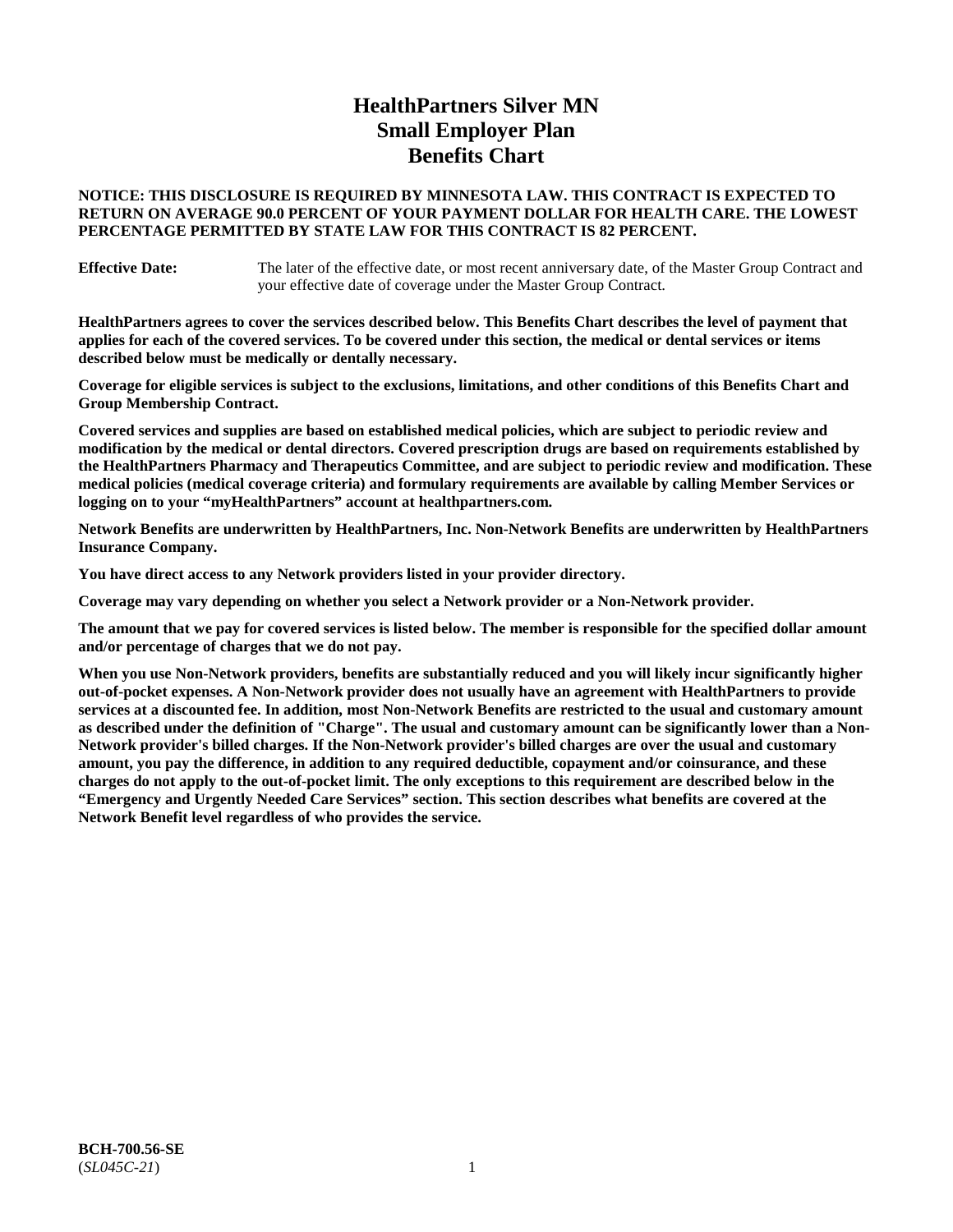# **These definitions apply to this Benefits Chart. They also apply to the Contract.**

| <b>Biosimilar Drugs:</b> | A prescription drug, approved by the Food and Drug Administration (FDA), that the FDA has<br>determined is biosimilar to and interchangeable with a biological brand name drug. Biosimilar<br>drugs are not considered generic drugs and are not covered under the generic drug benefit.                                                                                                                                                                                                                                                                                                                                           |
|--------------------------|------------------------------------------------------------------------------------------------------------------------------------------------------------------------------------------------------------------------------------------------------------------------------------------------------------------------------------------------------------------------------------------------------------------------------------------------------------------------------------------------------------------------------------------------------------------------------------------------------------------------------------|
| <b>Brand Name Drug:</b>  | A prescription drug, approved by the Food and Drug Administration (FDA), that is manufactured,<br>sold, or licensed for sale under a trademark by the pharmaceutical company that originally<br>researched and developed the drug. Brand name drugs have the same active-ingredient formula as<br>the generic version of the drug. However, generic drugs are manufactured and sold by other drug<br>manufacturers and are generally not available until after the patent on the brand name drug has<br>expired. A few brand name drugs may be covered at the generic drug benefit level if this is<br>indicated on the formulary. |
| <b>Calendar Year:</b>    | This is the 12-month period beginning 12:01 A.M. Central Time, on January 1, and ending 12:00<br>A.M. Central Time of the next following December 31.                                                                                                                                                                                                                                                                                                                                                                                                                                                                              |
| <b>Charge:</b>           | For covered services delivered by participating network providers, this is the provider's discounted<br>charge for a given medical/surgical service, procedure or item.                                                                                                                                                                                                                                                                                                                                                                                                                                                            |
|                          | For covered services delivered by non-network providers, a contracted rate may apply if such<br>arrangement is available to HealthPartners.                                                                                                                                                                                                                                                                                                                                                                                                                                                                                        |
|                          | For the Usual and Customary charge for covered services delivered by non-network providers, our<br>payment is calculated using one of the following options to be determined at HealthPartners'<br>discretion: 1) a percentage of the Medicare fee schedule; 2) a comparable schedule if the services<br>is not on the Medicare fee schedule; 3) a commercially reasonable rate for such service.                                                                                                                                                                                                                                  |
|                          | The Usual and Customary Charge is the maximum amount allowed that we consider in the<br>calculation of the payment of charges incurred for certain covered services. You must pay for any<br>charges above the usual and customary charge, and they do not apply to the out-of-pocket limit.                                                                                                                                                                                                                                                                                                                                       |
|                          | A charge is incurred for covered ambulatory medical and surgical services, on the date the service<br>or item is provided. A charge is incurred for covered inpatient services, on the date of admission to<br>a hospital. To be covered, a charge must be incurred on or after the member's effective date and<br>on or before the termination date.                                                                                                                                                                                                                                                                              |
| Copayment/Coinsurance:   | The specified dollar amount, or percentage, of charges incurred for covered services, which we do<br>not pay, but which a member must pay, each time a member receives certain medical services,<br>procedures or items. Our payment for those covered services or items begins after the copayment<br>or coinsurance is satisfied. Covered services or items requiring a copayment or coinsurance are<br>specified in this Benefits Chart.                                                                                                                                                                                        |
|                          | For services provided by a network provider:                                                                                                                                                                                                                                                                                                                                                                                                                                                                                                                                                                                       |
|                          | An amount which is listed as a flat dollar copayment is applied to a network provider's discounted<br>charges for a given service. However, if the network provider's discounted charge for a service or<br>item is less than the flat dollar copayment, you will pay the network provider's discounted charge.<br>An amount which is listed as a percentage of charges or coinsurance is based on the network<br>provider's discounted charges, calculated at the time the claim is processed, which may include an<br>agreed upon fee schedule rate for case rate or withhold arrangements.                                      |
|                          | For services provided by a non-network provider:                                                                                                                                                                                                                                                                                                                                                                                                                                                                                                                                                                                   |
|                          | Any copayment or coinsurance is applied to the lesser of the provider's charges or the usual and<br>customary charge for a service.                                                                                                                                                                                                                                                                                                                                                                                                                                                                                                |
|                          | A copayment or coinsurance is due at the time a service is provided, or when billed by the<br>provider. The copayment or coinsurance applicable for a scheduled visit with a network provider<br>will be collected for each visit, late cancellation and failed appointment. Services may not be<br>withheld for failure to pay a deductible or coinsurance at or prior to the time of service.                                                                                                                                                                                                                                    |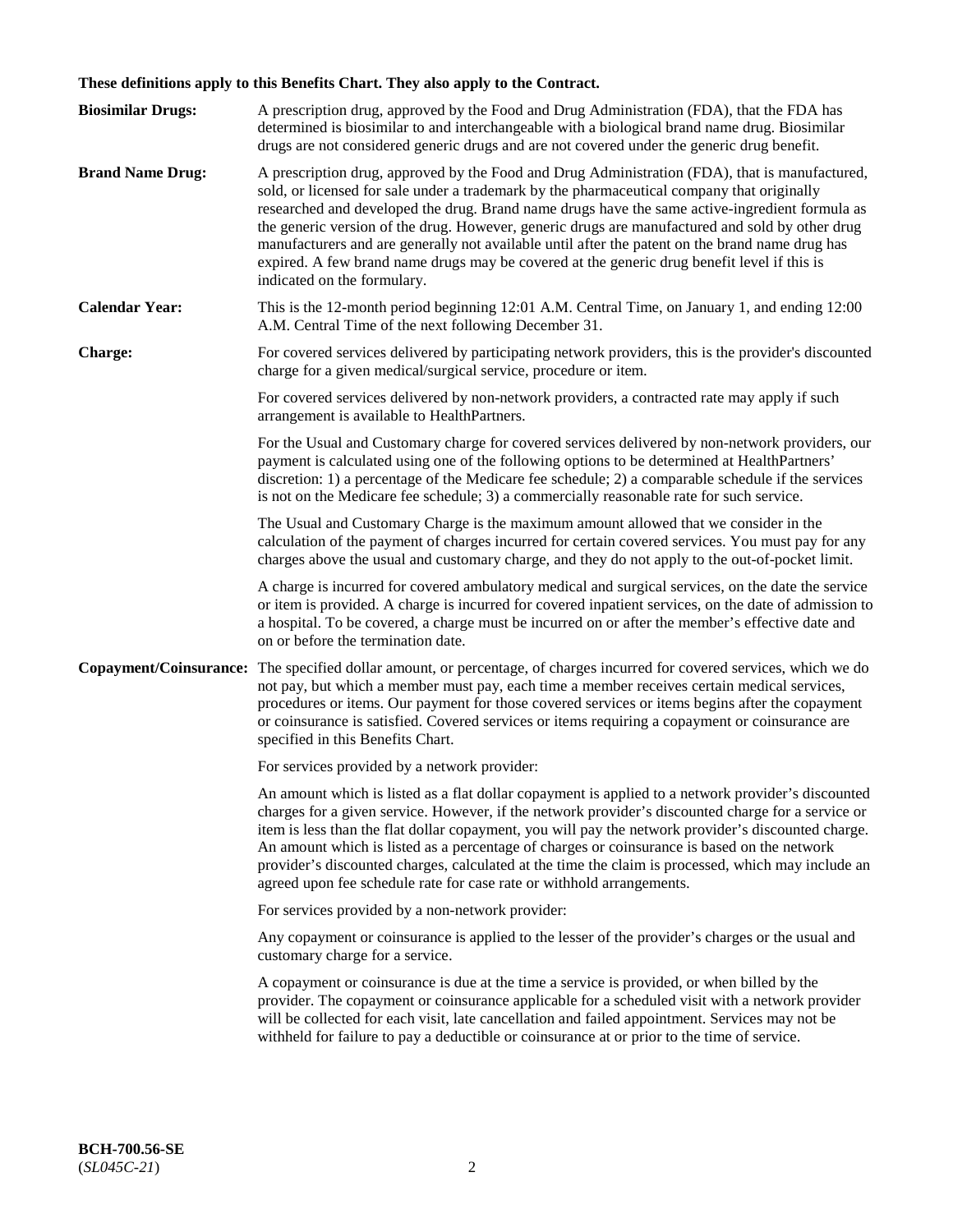| Deductible:                | The specified dollar amount of charges incurred for covered services, which we do not pay, but a<br>member or a family has to pay first in a calendar year. Our payment for those services or items<br>begins after the deductible is satisfied. For network providers, the amount of the charges that apply<br>to the deductible are based on the network provider's discounted charges, calculated at the time<br>the claim is processed, which may include an agreed upon fee schedule rate for case rate or<br>withhold arrangements. For non-network providers, the amount of charges that apply to the<br>deductible are the lesser of the provider's charges or the usual and customary charge for a service.                                                                                                                                                                                                                                                                                                                                                                                                                                                                                                                                             |
|----------------------------|------------------------------------------------------------------------------------------------------------------------------------------------------------------------------------------------------------------------------------------------------------------------------------------------------------------------------------------------------------------------------------------------------------------------------------------------------------------------------------------------------------------------------------------------------------------------------------------------------------------------------------------------------------------------------------------------------------------------------------------------------------------------------------------------------------------------------------------------------------------------------------------------------------------------------------------------------------------------------------------------------------------------------------------------------------------------------------------------------------------------------------------------------------------------------------------------------------------------------------------------------------------|
|                            | Any amounts paid or reimbursed by a third party, including but not limited to: point of service<br>rebates, manufacturer coupons, manufacturer debit cards or other forms of direct reimbursement to<br>a member for a product or service, will not apply toward your deductible, to the extent permitted<br>under state and federal law.                                                                                                                                                                                                                                                                                                                                                                                                                                                                                                                                                                                                                                                                                                                                                                                                                                                                                                                        |
|                            | Your plan has an embedded deductible. This means once a member meets the individual<br>deductible, the plan begins paying benefits for that person. If two or more members of the family<br>meet the family deductible, the plan begins paying benefits for all members of the family,<br>regardless of whether each member has met the individual deductible. However, a member may<br>not contribute more than the individual deductible toward the family deductible.                                                                                                                                                                                                                                                                                                                                                                                                                                                                                                                                                                                                                                                                                                                                                                                         |
|                            | All services are subject to the deductible unless otherwise indicated below in this Benefits Chart.                                                                                                                                                                                                                                                                                                                                                                                                                                                                                                                                                                                                                                                                                                                                                                                                                                                                                                                                                                                                                                                                                                                                                              |
| <b>Formulary:</b>          | This is a current list, which may be revised from time to time, of formulary prescription drugs,<br>medications, equipment and supplies covered by us as indicated in the Benefits Chart which are<br>covered at the highest benefit level. Some drugs may require prior authorization to be covered as<br>formulary drugs. You may be granted an exception to the formulary that is available to you upon<br>request. These guidelines and procedures include exceptions to the formulary for anti-psychotic<br>prescription drugs prescribed to treat emotional disturbances or mental illness if your health care<br>provider (1) indicates to the dispensing pharmacist, orally or in writing, that the prescription must<br>be dispensed as indicated and (2) certifies in writing to us that the prescribed drug will best treat<br>your condition. Also, you may continue to receive certain non-formulary prescription drugs for<br>diagnosed mental illness or emotional disturbance when our formulary changes or you change<br>health plans for up to one year following the change. We also have written guidelines and<br>procedures for granting formulary exceptions for other drugs that are available to you upon request<br>or on our website. |
|                            | <b>HMO Formulary Exception Process (including antipsychotic drugs).</b> If you are prescribed a<br>drug, we must promptly grant you an exception to our formulary when your health care provider<br>indicates to us that:                                                                                                                                                                                                                                                                                                                                                                                                                                                                                                                                                                                                                                                                                                                                                                                                                                                                                                                                                                                                                                        |
|                            | (1) the formulary drug causes an adverse reaction to the patient;<br>(2) the formulary drug is contraindicated for the patient; or<br>(3) the health care provider demonstrates that the prescription drug must be dispensed as written<br>to provide maximum medical benefit to the patient.                                                                                                                                                                                                                                                                                                                                                                                                                                                                                                                                                                                                                                                                                                                                                                                                                                                                                                                                                                    |
|                            | The formulary, and information on drugs that require authorization, are available by calling<br>Member Services or logging on to your "myHealthPartners" account at healthpartners.com.                                                                                                                                                                                                                                                                                                                                                                                                                                                                                                                                                                                                                                                                                                                                                                                                                                                                                                                                                                                                                                                                          |
|                            | Formulary Changes. The formulary may change throughout the year. If you are affected by a<br>formulary change, you will receive at least 30 days' advanced notice of that change, and you<br>may request a formulary exception.                                                                                                                                                                                                                                                                                                                                                                                                                                                                                                                                                                                                                                                                                                                                                                                                                                                                                                                                                                                                                                  |
| <b>Generic Drug:</b>       | A prescription drug, approved by the Food and Drug Administration (FDA) that the FDA has<br>determined is comparable to a brand name drug product in dosage form, strength, route of<br>administration, quality, intended use and documented bioequivalence. Generally, generic drugs<br>cost less than brand name drugs. Some brand name drugs may be covered at the generic drug<br>benefit level if this is indicated on the formulary.                                                                                                                                                                                                                                                                                                                                                                                                                                                                                                                                                                                                                                                                                                                                                                                                                       |
| <b>Non-Formulary Drug:</b> | This is a prescription drug approved by the Food and Drug Administration (FDA) that is not on<br>the formulary, is medically necessary and is not investigative or otherwise excluded under this<br>Benefits Chart.                                                                                                                                                                                                                                                                                                                                                                                                                                                                                                                                                                                                                                                                                                                                                                                                                                                                                                                                                                                                                                              |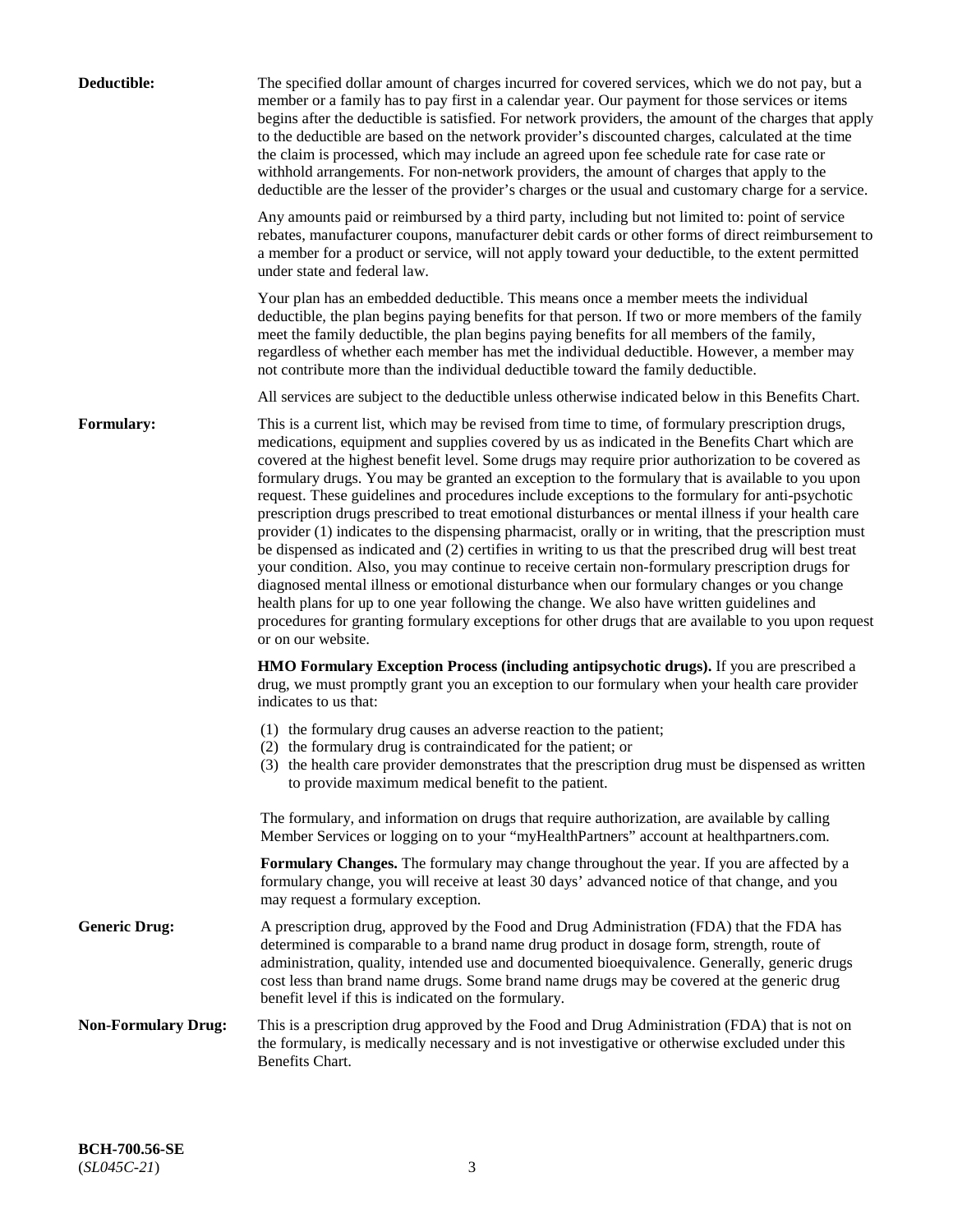| <b>Out-of-Pocket Expenses:</b> | You pay the specified copayments/coinsurance and deductibles applicable for particular services,<br>subject to the out-of-pocket limit described below. These amounts are in addition to the monthly<br>enrollment payments.                                                                                                                                                                                                                                                                                                        |
|--------------------------------|-------------------------------------------------------------------------------------------------------------------------------------------------------------------------------------------------------------------------------------------------------------------------------------------------------------------------------------------------------------------------------------------------------------------------------------------------------------------------------------------------------------------------------------|
| <b>Out-of-Pocket Limit:</b>    | You pay the copayments/coinsurance and deductibles for covered services, to the individual or<br>family out-of-pocket limit. Thereafter we cover 100% of the charges incurred for all other covered<br>services, for the rest of the calendar year. You pay amounts greater than the out-of-pocket limit if<br>you exceed any visit or day limits.                                                                                                                                                                                  |
|                                | Non-Network Benefits above the usual and customary charge (see definition of charge above) do<br>not apply to the out-of-pocket limit.                                                                                                                                                                                                                                                                                                                                                                                              |
|                                | Non-Network benefits for transplant surgery do not apply to the out-of-pocket limit.                                                                                                                                                                                                                                                                                                                                                                                                                                                |
|                                | Any amounts paid or reimbursed by a third party, including but not limited to: point of service<br>rebates, manufacturer coupons, manufacturer debit cards or other forms of direct reimbursement to<br>a member for a product or service, will not apply as an out of pocket expense, to the extent<br>permitted under state and federal law.                                                                                                                                                                                      |
|                                | You are responsible to keep track of the out-of-pocket expenses. Contact our Member Services<br>department for assistance in determining the amount paid by the enrollee for specific eligible<br>services received. Claims for reimbursement under the out-of-pocket limit provisions are subject<br>to the same time limits and provisions described under the "Claims Provisions" section of the<br>Contract.                                                                                                                    |
| <b>Specialty Drug List:</b>    | This is a current list, which may be revised from time to time, of prescription drugs, medications,<br>equipment and supplies, which are typically bio-pharmaceuticals. The purpose of a specialty drug<br>list is to facilitate enhanced monitoring of complex therapies used to treat specific conditions.<br>Specialty drugs are covered by us as indicated in this Benefits Chart. The specialty drug list is<br>available by calling Member Services or logging on to your "myHealthPartners" account at<br>healthpartners.com |
| virtuwell:                     | This is an online service that you may use to receive a diagnosis and treatment for certain routine<br>conditions, such as a cold and flu, ear pain and sinus infections. You may access the virtuwell<br>website at virtuwell.com.                                                                                                                                                                                                                                                                                                 |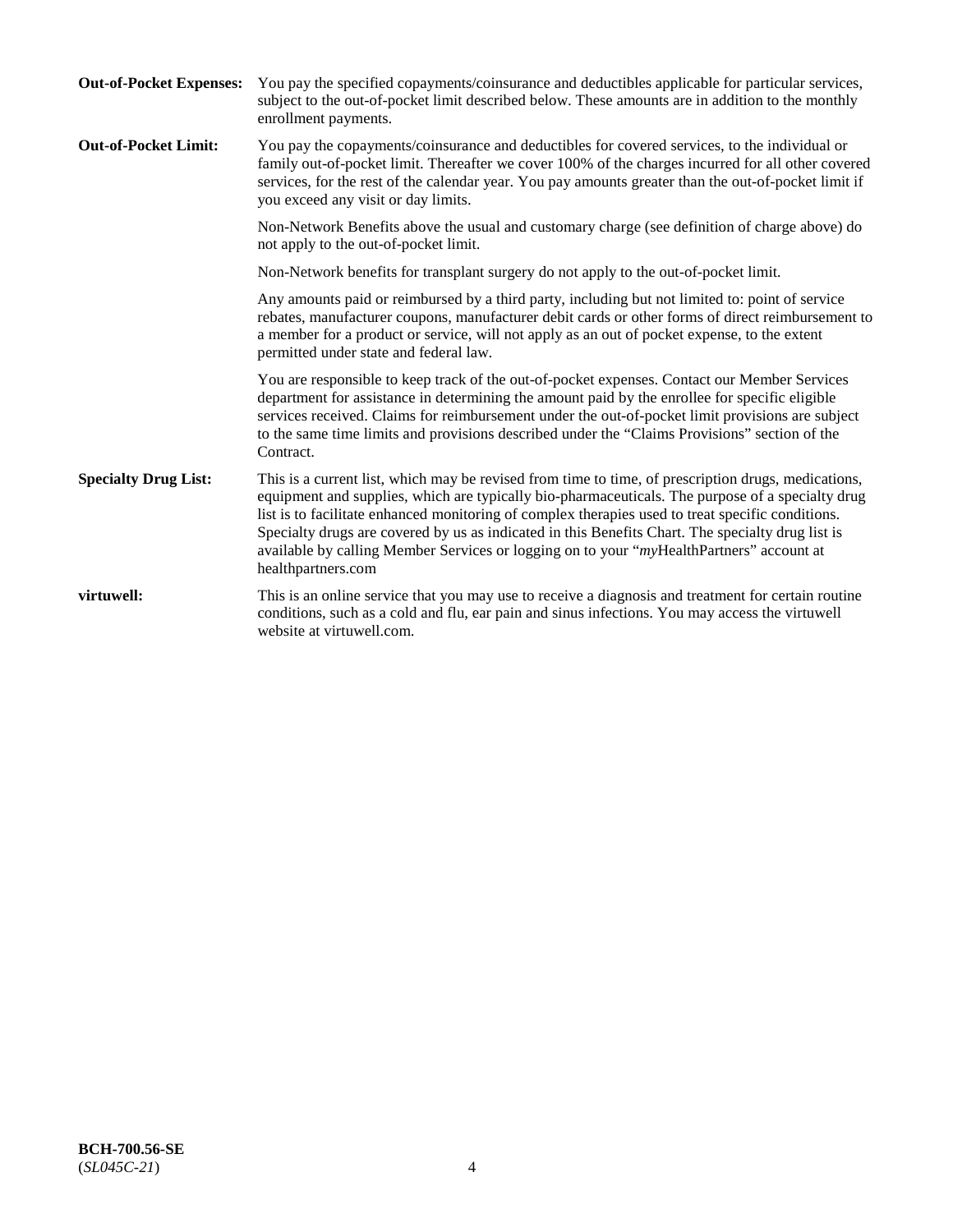## **DEDUCTIBLES AND OUT-OF-POCKET LIMITS**

### **Individual Calendar Year Deductible**

| <b>Network Benefits</b> | <b>Non-Network Benefits</b> |
|-------------------------|-----------------------------|
| \$5,000                 | \$10,000                    |

### **Family Calendar Year Deductible**

| <b>Network Benefits</b> | <b>Non-Network Benefits</b> |
|-------------------------|-----------------------------|
| $\vert$ \$15,000        | \$20,000                    |

Separate deductibles must be satisfied under the Network Benefits and Non-Network Benefits.

Your plan has an embedded deductible. This means once a member meets the individual deductible, the plan begins paying benefits for that person. If two or more members of the family meet the family deductible, the plan begins paying benefits for all members of the family, regardless of whether each member has met the individual deductible. However, a member may not contribute more than the individual deductible toward the family deductible.

Any amounts paid or reimbursed by a third party, including but not limited to: point of service rebates, manufacturer coupons, debit cards or other forms of direct reimbursement to a member for a product or service, will not apply toward your deductible, to the extent permitted under state and federal law.

#### **Individual Calendar Year Out-of-Pocket Limit**

| <b>Network Benefits</b> | <b>Non-Network Benefits</b> |
|-------------------------|-----------------------------|
| \$8,150                 | \$30,000                    |

#### **Family Calendar Year Out-of-Pocket Limit**

| <b>Network Benefits</b> | Non-Network Benefits |
|-------------------------|----------------------|
| \$16,300                | \$60,000             |

Separate Out-of-Pocket Limits must be satisfied under the Network Benefits and Non-Network Benefits.

Non-Network Benefits above the usual and customary charge will not apply toward the individual or family out-of-pocket limit.

Any amounts paid or reimbursed by a third party, including but not limited to: point of service rebates, manufacturer coupons, manufacturer debit cards or other forms of direct reimbursement to a member for a product or service, will not apply as an out of pocket expense, to the extent permitted under state and federal law.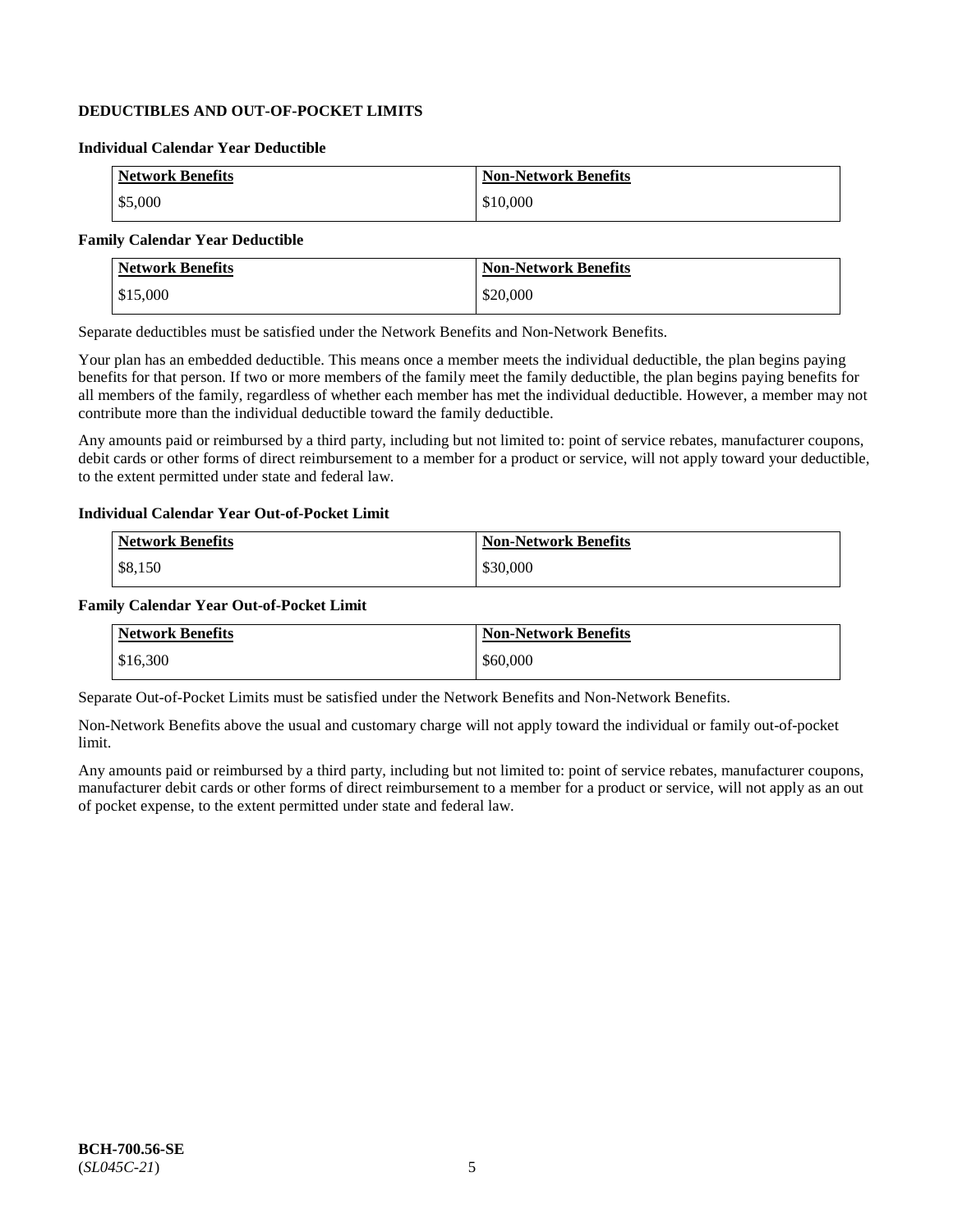## **AMBULANCE AND MEDICAL TRANSPORTATION**

### **Covered Services:**

We cover ambulance and medical transportation for medical emergencies and as shown below.

We also cover medically necessary, non-emergency medical transportation if it meets our medical coverage criteria.

Covered services and supplies are based on established medical policies, which are subject to periodic review and modification by the medical or dental directors. These medical policies (medical coverage criteria) and applicable prior authorization requirements are available by calling Member Services or logging on to your "myHealthPartners" account at [healthpartners.com.](https://www.healthpartners.com/hp/index.html)

### **Ambulance and medical transportation for medical emergencies (other than non-emergency fixed wing air ambulance transportation)**

| Network Benefits             | <b>Non-Network Benefits</b> |
|------------------------------|-----------------------------|
| 70% of the charges incurred. | See Network Benefits.       |

### **Non-emergency fixed wing air ambulance transportation**

| Network Benefits             | <b>Non-Network Benefits</b>  |
|------------------------------|------------------------------|
| 70% of the charges incurred. | 50% of the charges incurred. |

### **Not Covered:**

See "Services Not Covered" in the Group Membership Contract.

## **BEHAVIORAL HEALTH SERVICES**

### **Covered Services:**

Covered services are based on established medical policies, which are subject to periodic review and modification by the medical directors. These medical policies (medical coverage criteria) are available by calling Member Services or logging on to your "*my*HealthPartners" account at [healthpartners.com.](http://www.healthpartners.com/)

You have rights to parity in mental health and substance use disorder treatment as required by the federal Mental Health Parity and Addiction Equity Act and Minnesota Statutes, section 62Q.47. These laws require:

- That mental health and substance abuse services be covered on the same basis as medical services;
- That cost-sharing for mental health and substance abuse services can be no more restrictive than cost-sharing for similar medical services;
- That treatment restrictions and limitation such as prior authorization and medical necessity can be no more restrictive than for similar medical services;
- That if enrollees have concerns they can call Member Services, file a complaint with HealthPartners, or file a complaint with the Minnesota Department of Health.

### **Mental Health Services**

We cover services for: mental health diagnoses as described in the Diagnostic and Statistical Manual of Mental Disorders – Fifth Edition (DSM-5) (most recent edition) that lead to significant disruption of function in the member's life.

We also provide coverage for mental health treatment ordered by a Minnesota court under a valid court order that is issued on the basis of a behavioral care evaluation performed by a licensed psychiatrist or doctoral level licensed psychologist, which includes a diagnosis and an individual treatment plan for care in the most appropriate, least restrictive environment. We must be given a copy of the court order and the behavioral care evaluation, and the service must be a covered benefit under this plan, and the service must be provided by a network provider, or other provider as required by law. We cover the evaluation upon which the court order was based if it was provided by a network provider. We also provide coverage for the initial mental health evaluation of a child, regardless of whether that evaluation leads to a court order for treatment, if the evaluation is ordered by a Minnesota juvenile court.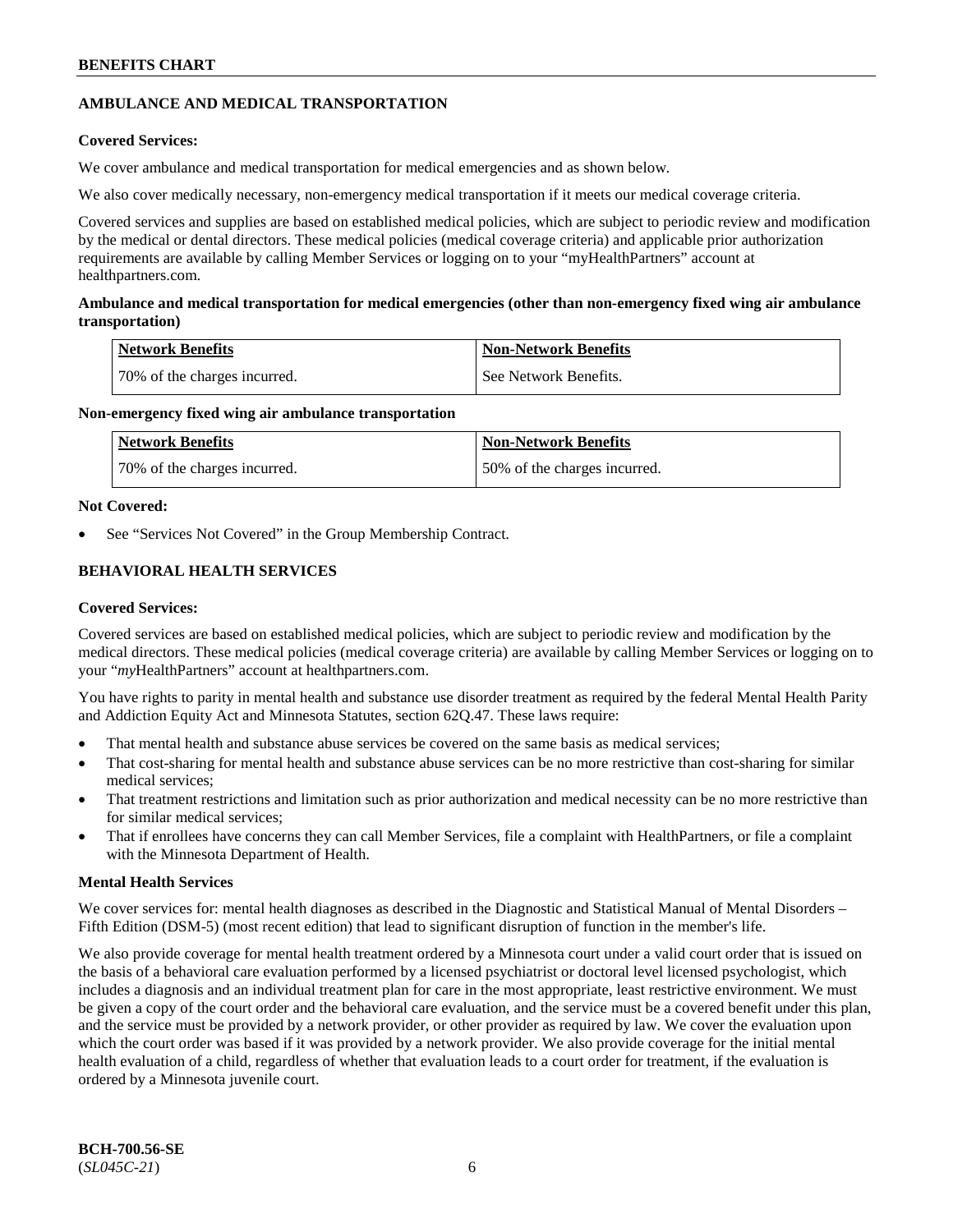**Outpatient Services, including intensive outpatient and day treatment:** We cover medically necessary outpatient professional mental health services for evaluation, crisis intervention, and treatment of mental health disorders.

A comprehensive diagnostic assessment will be made of each patient as the basis for a determination by a mental health professional, concerning the appropriate treatment and the extent of services required.

Outpatient services we cover for a diagnosed mental health condition include the following:

- Individual, group, family, and multi-family therapy;
- Medication management provided by a physician, certified nurse practitioner, or physician's assistant;
- Psychological testing services for the purposes of determining the differential diagnoses and treatment planning for patients currently receiving behavioral health services;
- Day treatment and intensive outpatient services in a licensed program;
- Partial hospitalization services in a licensed hospital or community mental health center;
- Psychotherapy and nursing services provided in the home if authorized by us; and
- Treatment for gender dysphoria that meets medical coverage criteria.

| <b>Network Benefits</b>                                                                                                                                                                                                                                           | <b>Non-Network Benefits</b>  |
|-------------------------------------------------------------------------------------------------------------------------------------------------------------------------------------------------------------------------------------------------------------------|------------------------------|
| 70% of the charges incurred.                                                                                                                                                                                                                                      | 50% of the charges incurred. |
| <b>First three visits</b>                                                                                                                                                                                                                                         |                              |
| The first three mental and chemical health visits, urgent<br>care visits, office visits, convenience clinic visits,<br>telephone visits and e-visits (other than virtuwell)<br>combined in a calendar year are covered at 100%, not<br>subject to the deductible. |                              |
| Physicians services are included; however charges for<br>day treatment services, group visits, office procedures,<br>laboratory, radiology and other ancillary services are<br>not included and will be subject to your deductible and<br>coinsurance.            |                              |

#### **Group Therapy**

| Network Benefits             | <b>Non-Network Benefits</b>  |
|------------------------------|------------------------------|
| 70% of the charges incurred. | 50% of the charges incurred. |

**Inpatient Services, including psychiatric residential treatment:** We cover medically necessary inpatient services in a hospital and professional services for treatment of mental health disorders. Medical stabilization is covered under inpatient hospital services in the "Hospital and Skilled Nursing Facility Services" section.

We also cover medically necessary psychiatric residential treatment for adults and emotionally disabled children as diagnosed by a physician. This care must be authorized by us and provided by a hospital or residential behavioral health treatment facility licensed by the local state or Health and Human Services Department. Services not covered under this benefit include shelter services, correctional services, detention services, transitional services, group residential services, foster care services and wilderness programs.

| <b>Network Benefits</b>      | <b>Non-Network Benefits</b>  |
|------------------------------|------------------------------|
| 70% of the charges incurred. | 50% of the charges incurred. |

#### **Chemical Health Services**

We cover medically necessary services for assessments by a licensed alcohol and drug counselor and treatment of Substance-Related Disorders as defined in the latest edition of the DSM-5.

**Outpatient Services, including intensive outpatient and day treatment services:** We cover medically necessary outpatient professional services for the diagnosis and treatment of chemical dependency. Chemical dependency treatment programs must be licensed by the applicable state agency.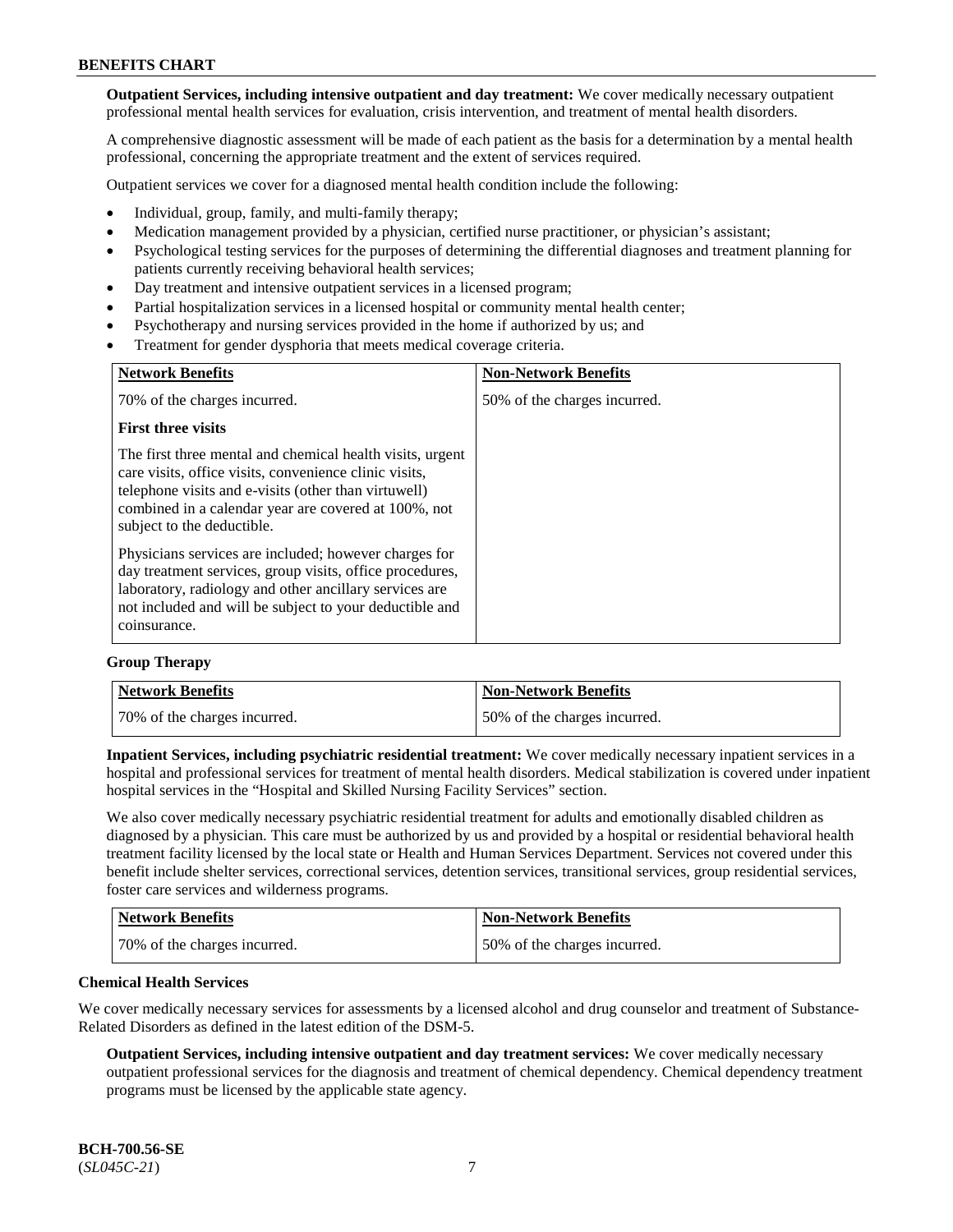Outpatient services we cover for a diagnosed chemical dependency condition include the following:

- Individual, group, family, and multi-family therapy provided in an office setting;
- Opiate replacement therapy including methadone and buprenorphine treatment; and
- Day treatment and intensive outpatient services in a licensed program.

| <b>Network Benefits</b>                                                                                                                                                                                                                                           | <b>Non-Network Benefits</b>  |
|-------------------------------------------------------------------------------------------------------------------------------------------------------------------------------------------------------------------------------------------------------------------|------------------------------|
| 70% of the charges incurred.                                                                                                                                                                                                                                      | 50% of the charges incurred. |
| <b>First three visits</b>                                                                                                                                                                                                                                         |                              |
| The first three mental and chemical health visits, urgent<br>care visits, office visits, convenience clinic visits,<br>telephone visits and e-visits (other than virtuwell)<br>combined in a calendar year are covered at 100%, not<br>subject to the deductible. |                              |
| Physicians services are included; however charges for<br>day treatment services, group visits, office procedures,<br>laboratory, radiology and other ancillary services are<br>not included and will be subject to your deductible and<br>coinsurance.            |                              |

**Inpatient Services:** We cover medically necessary inpatient services in a hospital or primary residential treatment in a licensed chemical health treatment center. Primary residential treatment is an intensive residential treatment program of limited duration, typically 30 days or less.

We cover services provided in a hospital that is licensed by the local state and accredited by Medicare.

**Detoxification Services.** We cover detoxification services in a hospital or community detoxification facility if it is licensed by the local Health and Human Services Department.

| <b>Network Benefits</b>      | Non-Network Benefits         |
|------------------------------|------------------------------|
| 70% of the charges incurred. | 50% of the charges incurred. |

### **Not Covered:**

See "Services Not Covered" in the Group Membership Contract.

### **CHIROPRACTIC SERVICES**

### **Covered Services:**

We cover chiropractic services for rehabilitative care, provided to diagnose and treat acute neuromusculo-skeletal conditions.

Massage therapy which is performed in conjunction with other treatment/modalities by a chiropractor, is part of a prescribed treatment plan and is not billed separately is covered.

| <b>Network Benefits</b>      | <b>Non-Network Benefits</b>           |
|------------------------------|---------------------------------------|
| 70% of the charges incurred. | 50% of the charges incurred.          |
|                              | Limit of 20 visits per calendar year. |

### **Not Covered:**

- Massage therapy for the purpose of comfort or convenience of the member.
- See "Services Not Covered" in the Group Membership Contract.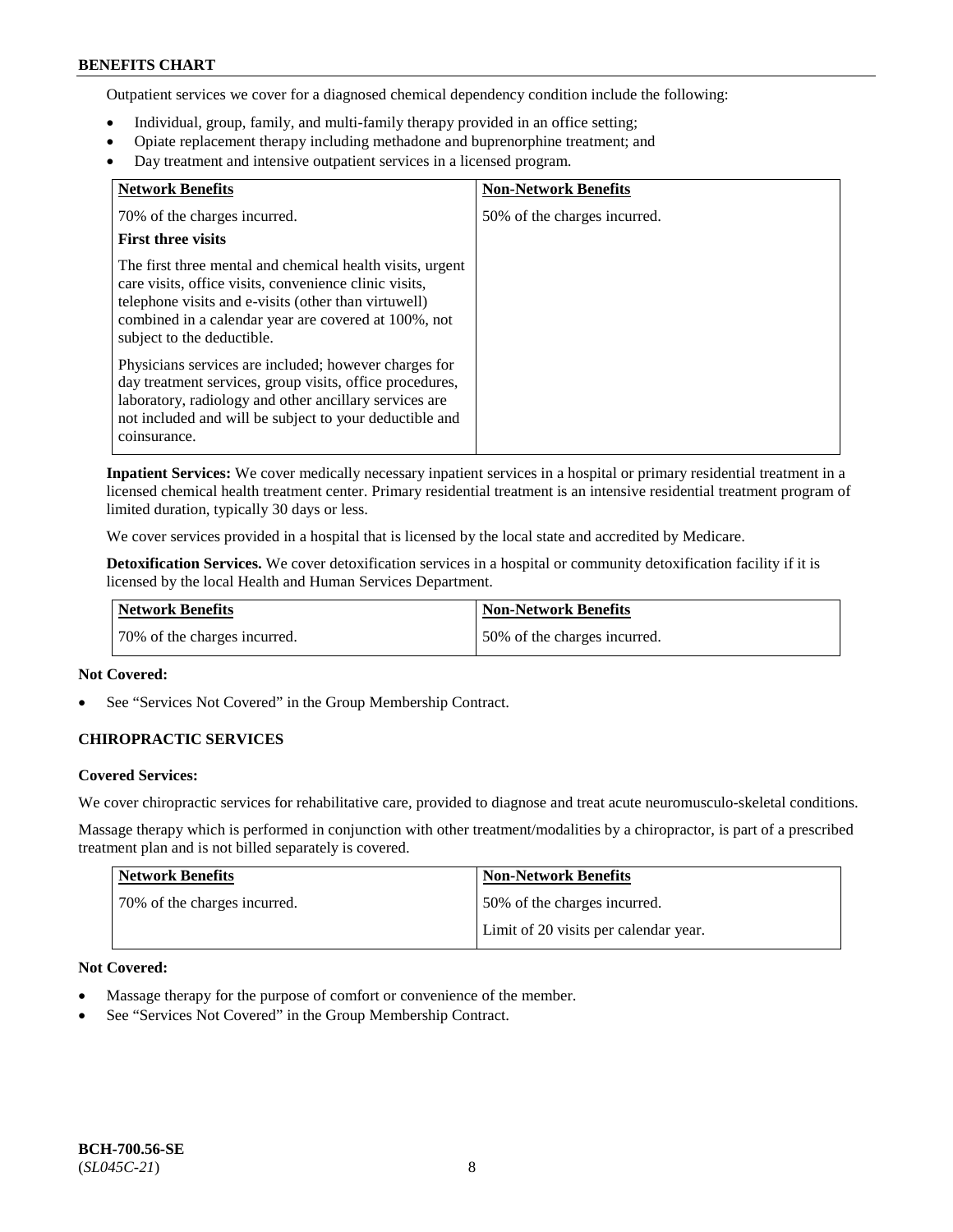## **CLINICAL TRIALS**

### **Covered Services:**

We cover certain routine services if you participate in a Phase I, Phase II, Phase III or Phase IV clinical trial that is conducted in relation to the prevention, detection, or treatment of cancer or other life-threatening disease or condition as defined in the Affordable Care Act. We cover routine patient costs for services that would be eligible under this Benefits Chart if the service was provided outside of a clinical trial.

| <b>Network Benefits</b>                                | <b>Non-Network Benefits</b>                            |
|--------------------------------------------------------|--------------------------------------------------------|
| Coverage level is same as corresponding Network        | Coverage level is same as corresponding Non-Network    |
| Benefit, depending on type of service provided such as | Benefit, depending on type of service provided such as |
| Office Visits for Illness or Injury, Inpatient or      | Office Visits for Illness or Injury, Inpatient or      |
| <b>Outpatient Hospital Services.</b>                   | Outpatient Hospital Services.                          |

### **Not Covered:**

- The investigative item, device or service itself.
- Items or services that are provided solely to satisfy data collection and analysis needs and that are not used in the direct clinical management of the patient.
- A service that is clearly inconsistent with widely accepted and established standards of care for a particular diagnosis.
- See "Services Not Covered" in the Group Membership Contract.

## **DENTAL SERVICES**

## **Covered Services:**

We cover services as described below.

**Accidental Dental Services:** We cover dentally necessary services to treat and restore damage done to sound, natural, unrestored teeth as a result of an accidental injury. Coverage is for damage caused by external trauma to face and mouth only, not for cracked or broken teeth which result from biting or chewing. We cover restorations, root canals, crowns and replacement of teeth lost that are directly related to the accident in which the member was involved. We cover initial exams, xrays, and palliative treatment including extractions, and other oral surgical procedures directly related to the accident. Subsequent treatment must be initiated within the specified time-frame and must be directly related to the accident. We do not cover restoration and replacement of teeth that are not "sound and natural" at the time of the accident.

Full mouth rehabilitation to correct occlusion (bite) and malocclusion (misaligned teeth not due to the accident) are not covered.

When an implant-supported dental prosthetic treatment is pursued, the accidental dental benefit will be applied to the prosthetic procedure. Benefits are limited to the amount that would be paid toward the placement of a removable dental prosthetic appliance that could be used in the absence of implant treatment. Care must be provided or pre-authorized by a HealthPartners dentist.

| <b>Network Benefits</b>      | <b>Non-Network Benefits</b>  |
|------------------------------|------------------------------|
| 70% of the charges incurred. | 50% of the charges incurred. |

For all accidental dental services, treatment and/or restoration must be initiated within six months of the date of the injury. Coverage is limited to the initial course of treatment and/or initial restoration. Services must be provided within twenty-four months of the date of injury to be covered.

### **Medical Referral Dental Services**

**Medically Necessary Outpatient Dental Services:** We cover medically necessary outpatient dental services. Coverage is limited to dental services required for treatment of an underlying medical condition, e.g., removal of teeth to complete radiation treatment for cancer of the jaw, cysts and lesions.

| Network Benefits             | <b>Non-Network Benefits</b>  |
|------------------------------|------------------------------|
| 70% of the charges incurred. | 50% of the charges incurred. |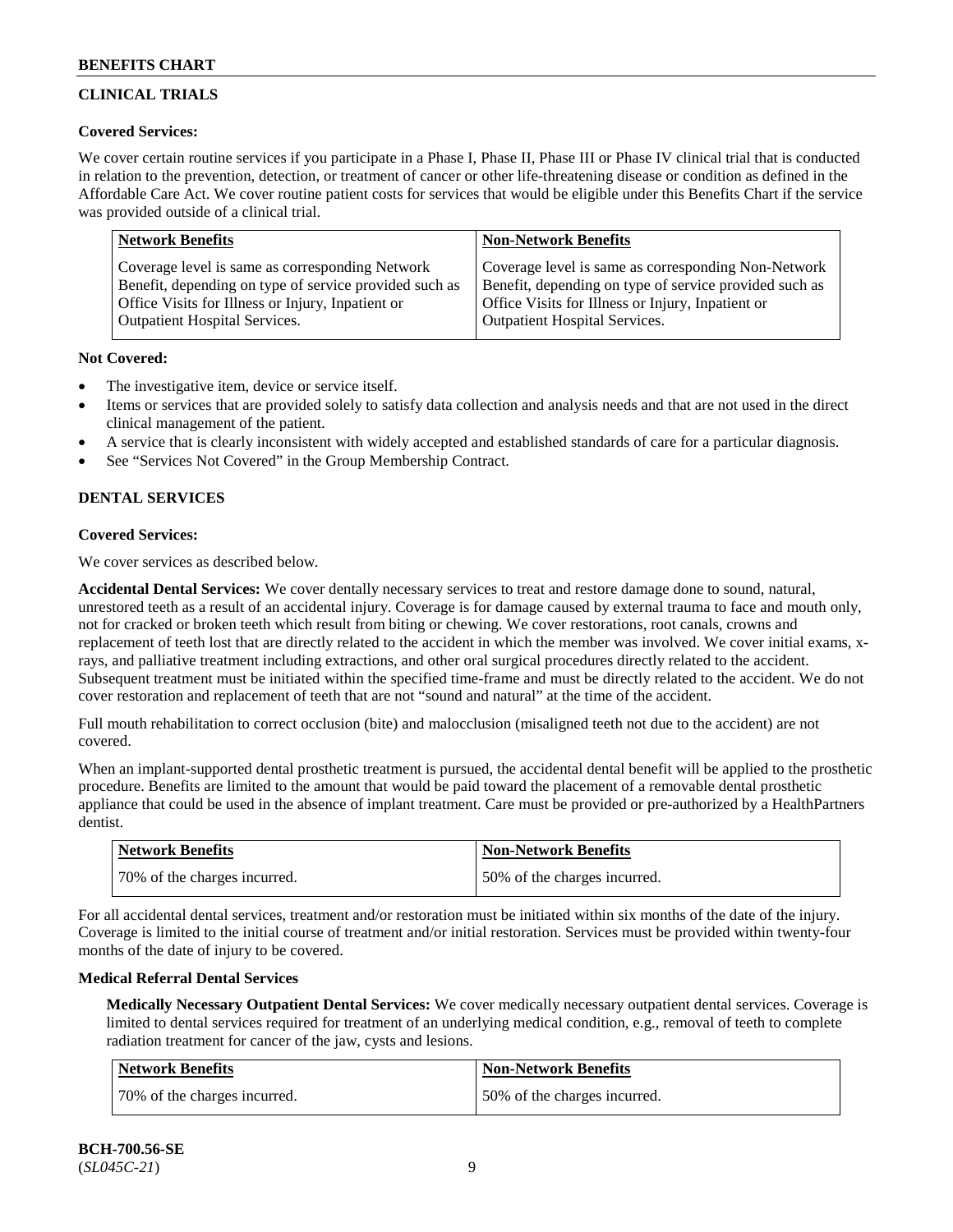**Medically Necessary Hospitalization and Anesthesia for Dental Care:** We cover medically necessary hospitalization for dental care. This is limited to charges incurred by a member who: (1) is a child under age  $5$ ; (2) is severely disabled; (3) has a medical condition and requires hospitalization or general anesthesia for dental care treatment; or (4) is a child between age 5 and 12 and care in dental offices has been attempted unsuccessfully and usual methods of behavior modification have not been successful, or when extensive amounts of restorative care, exceeding four appointments, are required. Coverage is limited to facility and anesthesia charges. Oral surgeon/dentist professional fees are not covered.

| <b>Network Benefits</b>      | <b>Non-Network Benefits</b>  |
|------------------------------|------------------------------|
| 70% of the charges incurred. | 50% of the charges incurred. |

**Medical Complications of Dental Care:** We cover medical complications of dental care. Treatment must be medically necessary care and related to medical complications of non-covered dental care, including complications of the head, neck, or substructures.

| Network Benefits             | Non-Network Benefits         |
|------------------------------|------------------------------|
| 70% of the charges incurred. | 50% of the charges incurred. |

**Oral Surgery**: We cover oral surgery. Coverage is limited to treatment of medical conditions requiring oral surgery, such as treatment of oral neoplasm, non-dental cysts, fracture of the jaws, trauma of the mouth and jaws.

| Network Benefits             | <b>Non-Network Benefits</b>  |
|------------------------------|------------------------------|
| 70% of the charges incurred. | 50% of the charges incurred. |

**Treatment of Cleft Lip and Cleft Palate:** We cover treatment of cleft lip and cleft palate of a dependent child to age 26, including orthodontic treatment and oral surgery directly related to the cleft. Benefits are limited to inpatient or outpatient expenses arising from medical and dental treatment that was scheduled or initiated prior to the dependent turning age 19. Dental services that are not required for the treatment of cleft lip or cleft palate are not covered. If a dependent child covered under this Contract is also covered under a dental plan which includes orthodontic services, that dental plan shall be considered primary for the necessary orthodontic services. Oral appliances are subject to the same copayment, conditions and limitations as durable medical equipment.

| Network Benefits             | Non-Network Benefits         |
|------------------------------|------------------------------|
| 70% of the charges incurred. | 50% of the charges incurred. |

**Treatment of Temporomandibular Disorder (TMD) and Craniomandibular Disorder (CMD):** We cover surgical and non-surgical treatment of temporomandibular disorder (TMD) and craniomandibular disorder (CMD), which is medically necessary care. Dental services which are not required to directly treat TMD or CMD are not covered.

| <b>Network Benefits</b>      | Non-Network Benefits         |
|------------------------------|------------------------------|
| 70% of the charges incurred. | 50% of the charges incurred. |

### **Not Covered:**

- Dental treatment, procedures or services not listed in this Benefits Chart.
- Accident related dental services if treatment is (1) provided to teeth which are not sound and natural, (2) to teeth which have been restored, (3) initiated beyond six months from the date of the injury, (4) received beyond the initial treatment or restoration or (5) received beyond twenty-four months from the date of injury.
- Oral surgery to remove wisdom teeth.
- Orthognathic treatment or procedures and all related services, unless it is required to treat TMD or CMD and it meets our medical coverage criteria.
- See "Services Not Covered" in the Group Membership Contract.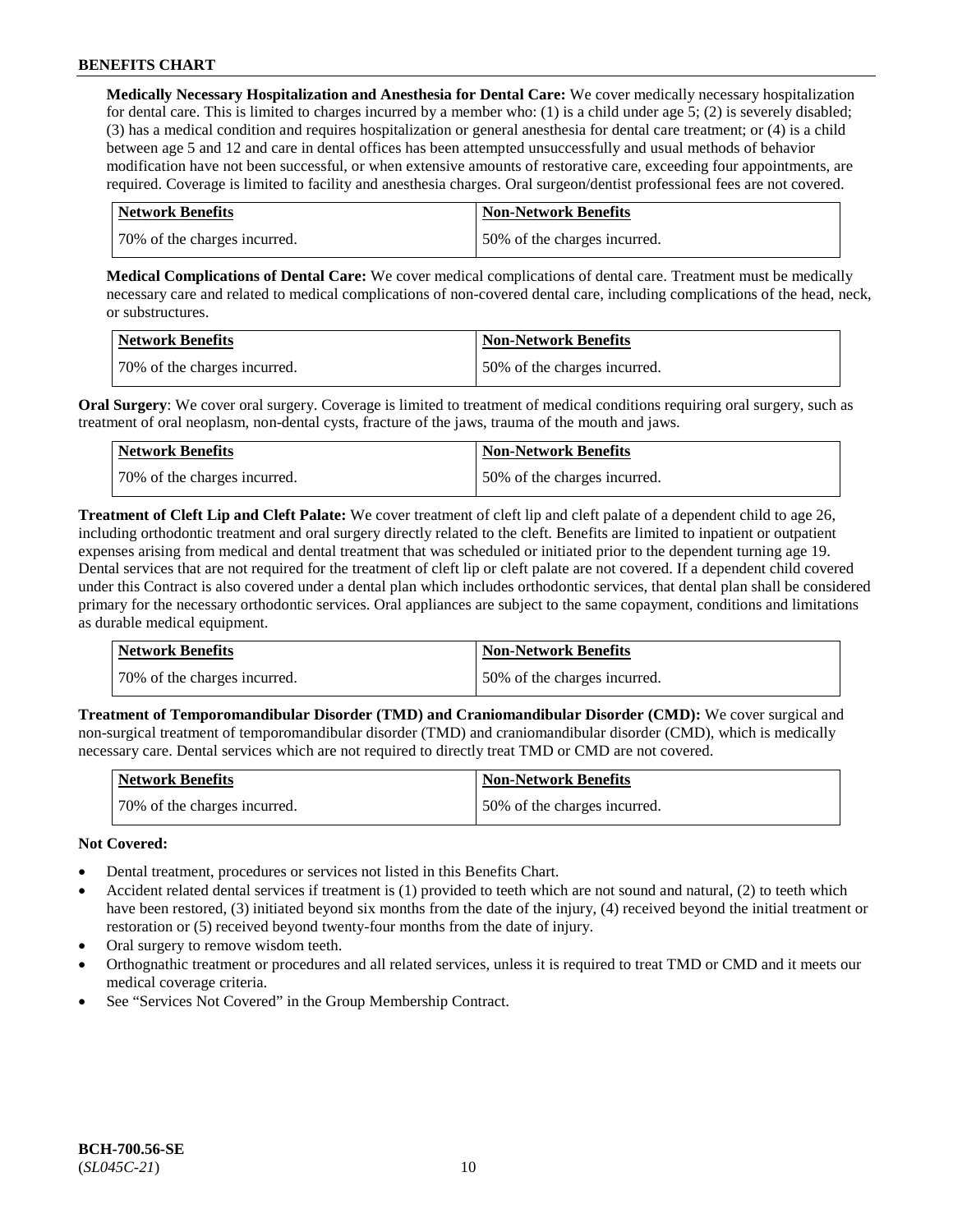## **DIAGNOSTIC IMAGING SERVICES**

#### **Covered Services:**

We cover diagnostic imaging, when ordered by a provider and provided in a clinic or outpatient hospital facility.

For Network Benefits, non-emergent, scheduled outpatient Magnetic Resonance Imaging (MRI) and Computed Tomography (CT) must be provided at a designated facility. Your physician or facility will obtain or verify prior authorization for these services with HealthPartners, as needed.

We cover services provided in a clinic or outpatient hospital facility (to see the benefit level for inpatient hospital or skilled nursing facility services, see benefits under Inpatient Hospital and Skilled Nursing Facility Services).

#### **Outpatient Magnetic Resonance Imaging (MRI) and Computed Tomography (CT)**

| Network Benefits             | <b>Non-Network Benefits</b>  |
|------------------------------|------------------------------|
| 70% of the charges incurred. | 50% of the charges incurred. |

#### **All other outpatient diagnostic imaging services for illness or injury**

#### **Services for illness or injury**

| Network Benefits             | <b>Non-Network Benefits</b>  |
|------------------------------|------------------------------|
| 70% of the charges incurred. | 50% of the charges incurred. |

#### **Preventive services (MRI/CT procedures are not considered preventive)**

Diagnostic imaging services associated with preventive services are covered at the benefit level shown in the "Preventive Services" section of this Benefits Chart.

#### **Not Covered:**

See "Services Not Covered" in the Group Membership Contract.

### **DURABLE MEDICAL EQUIPMENT, PROSTHETICS, ORTHOTICS, AND SUPPLIES**

### **Covered Services:**

We cover equipment and services, as described below.

We cover durable medical equipment and services, prosthetics, orthotics and supplies, subject to the limitations below, including certain disposable supplies, enteral feedings and the following diabetic supplies and equipment: glucose monitors, insulin pumps, syringes, blood and urine test strips and other diabetic supplies as deemed medically appropriate and necessary, for members with gestational, Type I or Type II diabetes.

External hearing aids (including osseointegrated or bone anchored) for members age 18 or younger who have hearing loss that is not correctable by other covered procedures. Coverage is limited to one basic, standard hearing aid for each ear every three years. A basic hearing aid is defined as a hearing device that consists of a microphone, amplifier, volume control, battery and receiver. It does not include upgrades above and beyond the functionality of a basic hearing aid, including but not limited to hearing improvements for group settings, background noise, Bluetooth/remote control functionality, or extended warranties. Charges for upgrades above the cost of a basic, standard hearing aid are not covered.

#### **Diabetic supplies purchased at a pharmacy**

| <b>Network Benefits</b>                                     | <b>Non-Network Benefits</b>   |
|-------------------------------------------------------------|-------------------------------|
| 170% of the charges incurred.<br>Deductible does not apply. | 150% of the charges incurred. |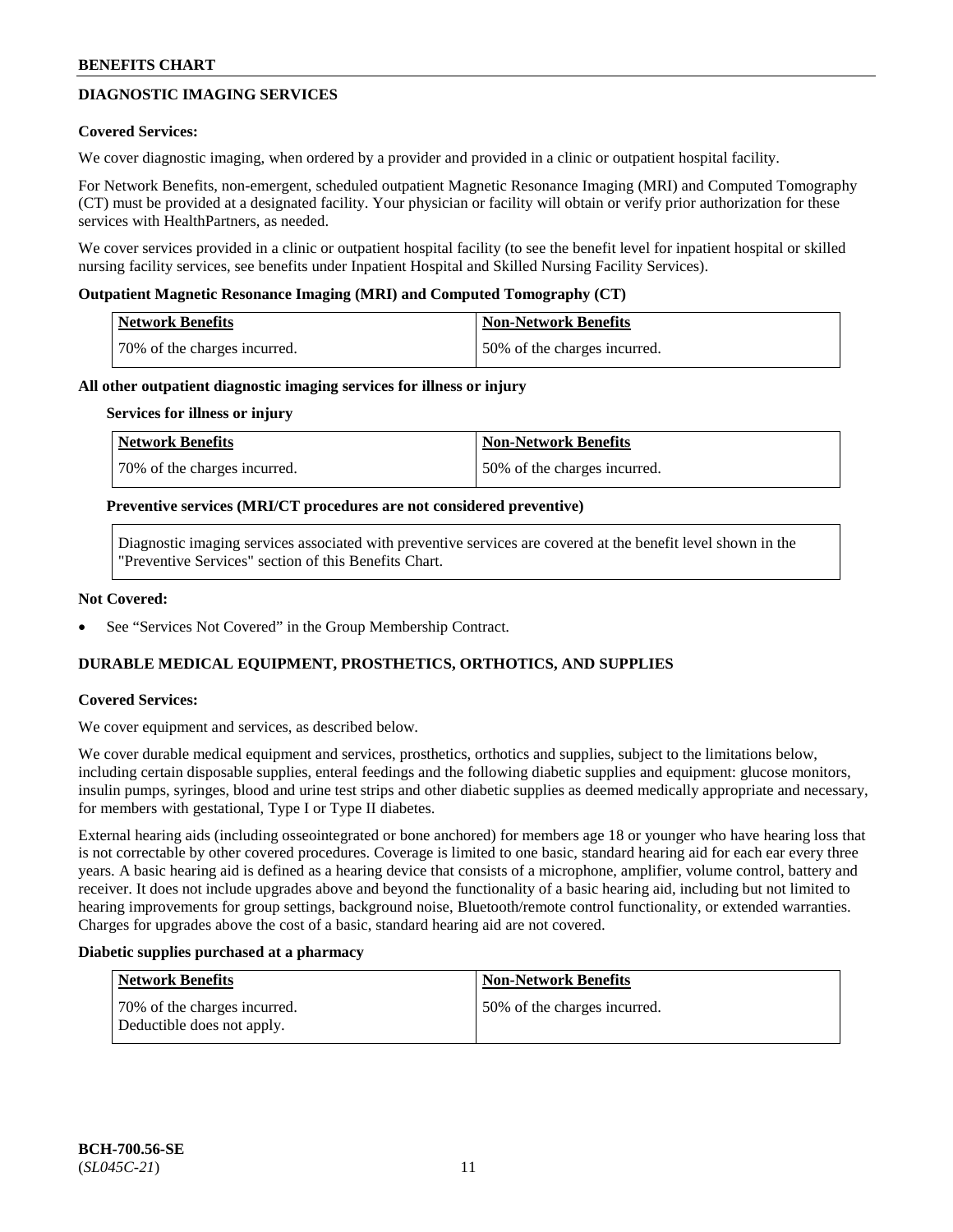### **Diabetic supplies purchased from a non-pharmacy provider**

| <b>Network Benefits</b>                                              | <b>Non-Network Benefits</b>  |
|----------------------------------------------------------------------|------------------------------|
| 70% of the charges incurred if purchased from an<br>approved vendor. | 50% of the charges incurred. |

#### **Special dietary treatment for Phenylketonuria (PKU) if it meets our medical coverage criteria**

| <b>Network Benefits</b>                                     | <b>Non-Network Benefits</b>  |
|-------------------------------------------------------------|------------------------------|
| 70\% of the charges incurred.<br>Deductible does not apply. | 50% of the charges incurred. |

#### **Oral amino acid based elemental formula if it meets our medical coverage criteria**

| <b>Network Benefits</b>      | <b>Non-Network Benefits</b>  |
|------------------------------|------------------------------|
| 70% of the charges incurred. | 50% of the charges incurred. |

### **All other durable medical equipment, prosthetics, orthotics and supplies**

| <b>Network Benefits</b>      | <b>Non-Network Benefits</b>  |
|------------------------------|------------------------------|
| 70% of the charges incurred. | 50% of the charges incurred. |

### **Limitations:**

Coverage of durable medical equipment is limited by the following:

- No more than a 93-day supply of diabetic supplies are covered and dispensed at a time.
- Payment will not exceed the cost of an alternate piece of equipment or service that is effective and medically necessary.
- Wigs for hair loss resulting from alopecia areata are limited to one per calendar year.
- For prosthetic benefits, other than hair prostheses (i.e., wigs) for hair loss resulting from alopecia areata and oral appliances for cleft lip and cleft palate, payment will not exceed the cost of an alternate piece of equipment or service that is effective, medically necessary and enables members to conduct standard activities of daily living.
- We reserve the right to determine if an item will be approved for rental vs. purchase.
- We require that certain diabetic supplies and equipment be purchased at a pharmacy.
- Diabetic supplies and equipment are limited to certain models and brands.
- Durable medical equipment and supplies must be obtained from or repaired by approved vendors.
- Covered services and supplies are based on established medical policies, which are subject to periodic review and modification by the medical or dental directors. Our coverage policy for diabetic supplies includes information on our required models and brands. These medical policies (medical coverage criteria) are available by calling Member Services or logging on to your "*my*HealthPartners" account a[t healthpartners.com.](https://www.healthpartners.com/hp/index.html)

### **Not Covered:**

Items that are not eligible for coverage include, but are not limited to:

- Replacement or repair of any covered items, if the items are (i) damaged or destroyed by misuse, abuse or carelessness, (ii) lost; or (iii) stolen.
- Duplicate or similar items.
- Labor and related charges for repair of any covered items which are more than the cost of replacement by an approved vendor.
- Sales tax, mailing, delivery charges, service call charges.
- Items that are primarily educational in nature or for hygiene, vocation, comfort, convenience or recreation.
- Communication aids or devices: equipment to create, replace or augment communication abilities including, but not limited to, speech processors, receivers, communication boards, or computer or electronic assisted communication.
- Hearing aids (implantable and external, including osseointegrated or bone anchored) and their fitting, except as specifically described in this Benefits Chart. This exclusion does not apply to cochlear implants.
- Eyeglasses, contact lenses and their fitting, measurement and adjustment, except as specifically described in this Benefits Chart.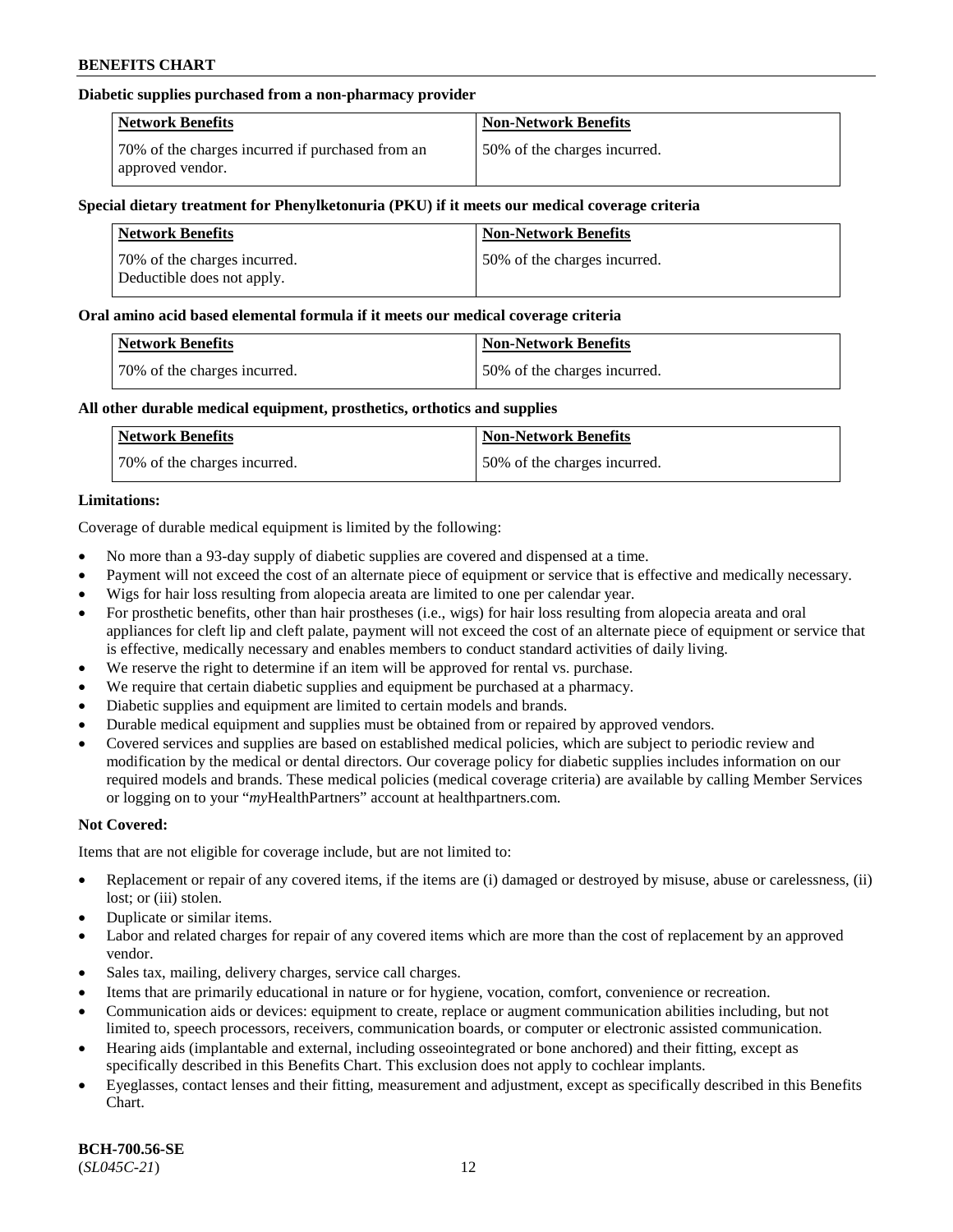- Hair prostheses (wigs), except as specifically described in this Benefits Chart.
- Household equipment which primarily has customary uses other than medical, such as, but not limited to, exercise cycles, air purifiers, central or unit air conditioners, water purifiers, non-allergenic pillows, mattresses or waterbeds.
- Household fixtures including, but not limited to, escalators or elevators, ramps, swimming pools and saunas.
- Modifications to the structure of the home including, but not limited to, wiring, plumbing or charges for installation of equipment.
- Vehicle, car or van modifications including, but not limited to, hand brakes, hydraulic lifts and car carrier.
- Rental equipment while owned equipment is being repaired by non-contracted vendors, beyond one month rental of medically necessary equipment.
- Other equipment and supplies, including but not limited to assistive devices, that we determine are not eligible for coverage.
- See "Services Not Covered" in the Group Membership Contract.

## **EMERGENCY AND URGENTLY NEEDED CARE SERVICES**

## **Covered Services:**

We cover services for emergency care and urgently needed care if the services are otherwise eligible for coverage under this Benefits Chart.

**Urgently Needed Care.** These are services to treat an unforeseen illness or injury, which are required in order to prevent a serious deterioration in your health, and which cannot be delayed until the next available clinic or office hours.

## **Urgently Needed care at clinics**

| <b>Network Benefits</b>                                                                                                                                                                                                                                           | <b>Non-Network Benefits</b> |
|-------------------------------------------------------------------------------------------------------------------------------------------------------------------------------------------------------------------------------------------------------------------|-----------------------------|
| 70% of the charges incurred.                                                                                                                                                                                                                                      | See Network Benefits.       |
| <b>First three visits</b>                                                                                                                                                                                                                                         |                             |
| The first three mental and chemical health visits, urgent<br>care visits, office visits, convenience clinic visits,<br>telephone visits and e-visits (other than virtuwell)<br>combined in a calendar year are covered at 100%, not<br>subject to the deductible. |                             |
| Physicians services are included; however, charges for<br>day treatment services, group visits, office procedures,<br>laboratory, radiology and other ancillary services are<br>not included and will be subject to your deductible and<br>coinsurance.           |                             |

**Emergency Care.** These are services to treat: (1) the sudden, unexpected onset of illness or injury which, if left untreated or unattended until the next available clinic or office hours, would result in hospitalization, or (2) a condition requiring professional health services immediately necessary to preserve life or stabilize health.

When reviewing claims for coverage of emergency services, our medical director will take into consideration a reasonable layperson's belief that the circumstances required immediate medical care that could not wait until the next working day or next available clinic appointment. Emergency care also includes an immediate response service available on a 24-hour, sevenday-a-week basis for each child, or person, having a psychiatric crisis, a mental health crisis, or a mental health emergency.

### **Emergency care in a hospital emergency room, including professional services of a physician**

| Network Benefits             | <b>Non-Network Benefits</b> |
|------------------------------|-----------------------------|
| 70% of the charges incurred. | See Network Benefits.       |

## **Inpatient emergency care in a hospital**

| Network Benefits             | <b>Non-Network Benefits</b> |
|------------------------------|-----------------------------|
| 70% of the charges incurred. | See Network Benefits.       |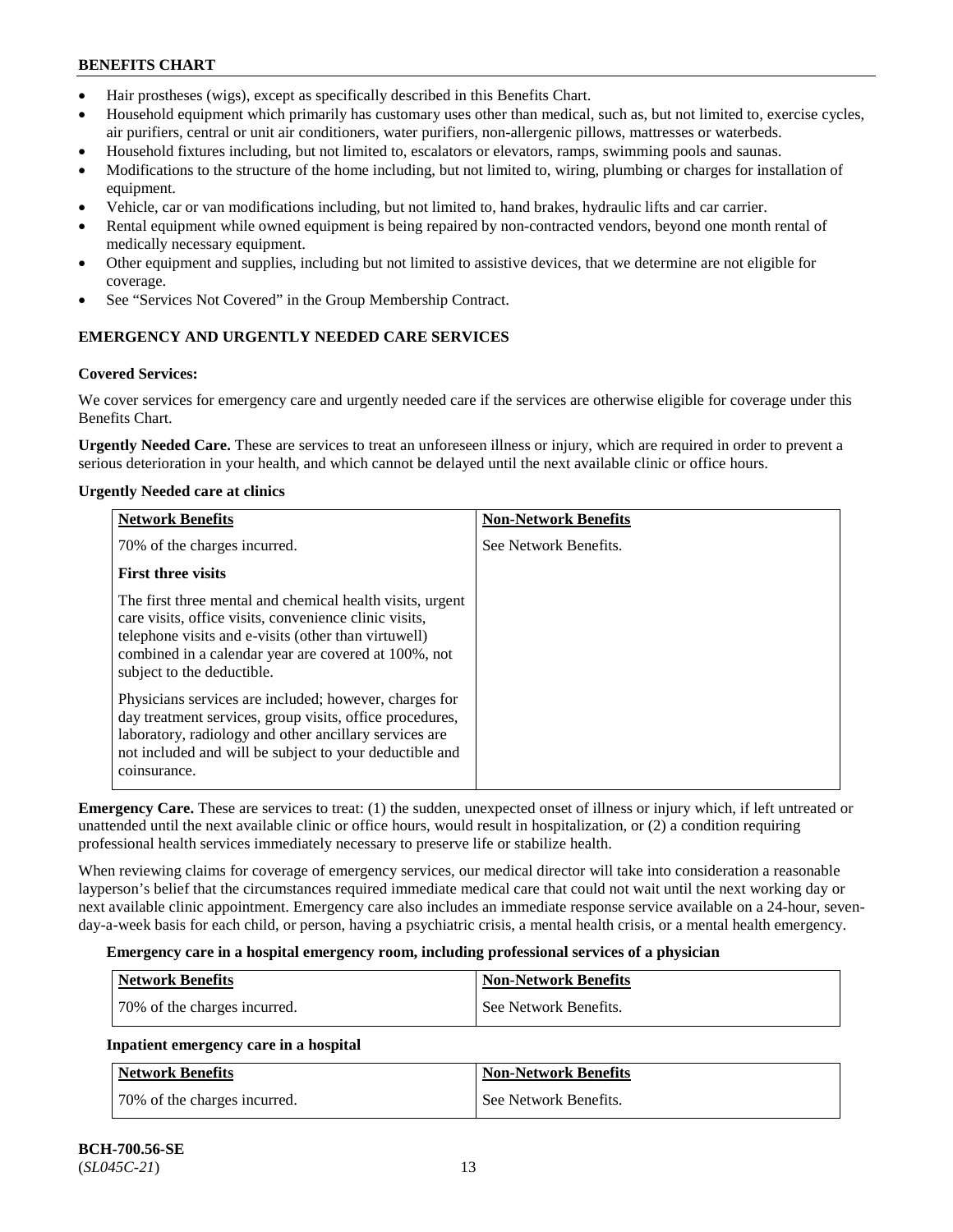### **Not Covered:**

• See "Services Not Covered" in the Group Membership Contract.

## **GENE THERAPY**

## **Covered Services:**

We cover gene therapy treatment that meets our current medical coverage criteria.

| <b>Network Benefits</b>                                                                                                                                                                                 | <b>Non-Network Benefits</b> |
|---------------------------------------------------------------------------------------------------------------------------------------------------------------------------------------------------------|-----------------------------|
| Coverage level is same as corresponding Network<br>Benefit, depending on type of service provided, such as<br>Office Visits for Illness or Injury, Inpatient or<br><b>Outpatient Hospital Services.</b> | No Coverage.                |

### **Limitations:**

- Gene therapy must be provided by a designated provider.
- Specific types of gene therapy are limited to therapies and conditions specified in our medical coverage criteria.

## **Not Covered:**

• See "Services Not Covered" in the Group Membership Contract.

## **HEALTH EDUCATION**

### **Covered Services:**

We cover education for preventive services and education for the management of chronic health problems (such as diabetes).

| Network Benefits                                            | <b>Non-Network Benefits</b>  |
|-------------------------------------------------------------|------------------------------|
| 100% of the charges incurred.<br>Deductible does not apply. | 50% of the charges incurred. |

### **Not Covered:**

• See "Services Not Covered" in the Group Membership Contract.

## **HOME-BASED COMPREHENSIVE HEALTH RISK ASSESSMENT**

### **Covered Services:**

If you meet our criteria for coverage, you may qualify for our home-based comprehensive health risk assessment program. The program covers a health assessment with a designated nurse practitioner.

| Network Benefits                                            | <b>Non-Network Benefits</b> |
|-------------------------------------------------------------|-----------------------------|
| 100% of the charges incurred.<br>Deductible does not apply. | No Coverage.                |

### **Not Covered:**

• See "Services Not Covered" in the Group Membership Contract.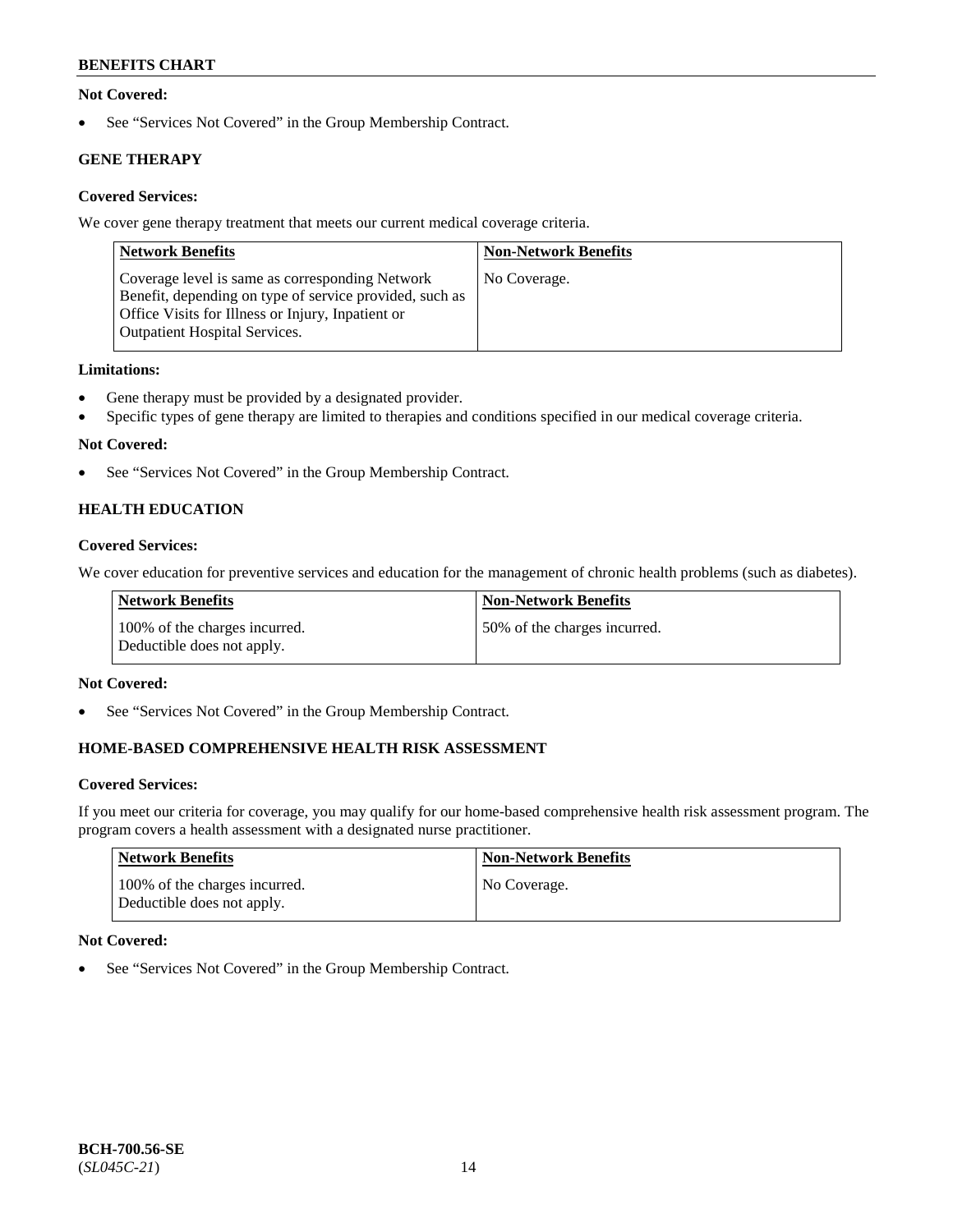## **HOME HEALTH SERVICES**

### **Covered Services:**

We cover skilled nursing services, physical therapy, occupational therapy, speech therapy, respiratory therapy and other therapeutic services, non-routine prenatal and postnatal services, routine postnatal well child visits (as described in the Medical Coverage Criteria), phototherapy services for newborns, home health aide services and other eligible home health services when provided in your home, if you are homebound (i.e., unable to leave home without considerable effort due to a medical condition. Lack of transportation does not constitute homebound status). For phototherapy services for newborns and high risk pre-natal services, supplies and equipment are included.

We cover total parenteral nutrition/intravenous ("TPN/IV") therapy, equipment, supplies and drugs in connection with IV therapy. IV line care kits are covered under Durable Medical Equipment.

You do not need to be homebound to receive total parenteral nutrition/intravenous ("TPN/IV") therapy.

We cover palliative care benefits. Palliative care includes symptom management, education and establishing goals of care. We waive the requirement that you be homebound for a limited number of home visits for palliative care (as shown in the Benefits Chart), if you have a life-threatening, non-curable condition which has a prognosis of survival of two years or less. Additional palliative care visits are eligible under the home health services benefit if you are homebound and meet all other requirements defined in this section.

Home health services are eligible and covered only when:

- medically necessary; and
- provided as rehabilitative care, terminal care or maternity care; and
- ordered by a physician, and included in the written home care plan.

### **Physical therapy, occupational therapy, speech therapy, respiratory therapy, home health aide services and palliative care**

| <b>Network Benefits</b>      | <b>Non-Network Benefits</b>  |
|------------------------------|------------------------------|
| 70% of the charges incurred. | 50% of the charges incurred. |

### **TPN/IV therapy, skilled nursing services, non-routine prenatal/postnatal services, and phototherapy**

| <b>Network Benefits</b>       | <b>Non-Network Benefits</b>  |
|-------------------------------|------------------------------|
| 170% of the charges incurred. | 50% of the charges incurred. |

Each 24-hour visit (or shifts of up to 24-hour visits) equals one visit and counts toward the Maximum visits for all other services shown below. Any visit that lasts less than 24 hours, regardless of the length of the visit, will count as one visit toward the Maximum visits for all other services shown below. All visits must be medically necessary and benefit eligible.

#### **Routine postnatal well child visits**

| Network Benefits                                            | <b>Non-Network Benefits</b>  |
|-------------------------------------------------------------|------------------------------|
| 100% of the charges incurred.<br>Deductible does not apply. | 50% of the charges incurred. |

## **Maximum visits for palliative care**

If you are eligible to receive palliative care in the home and you are not homebound, there is a maximum of 12 visits per calendar year.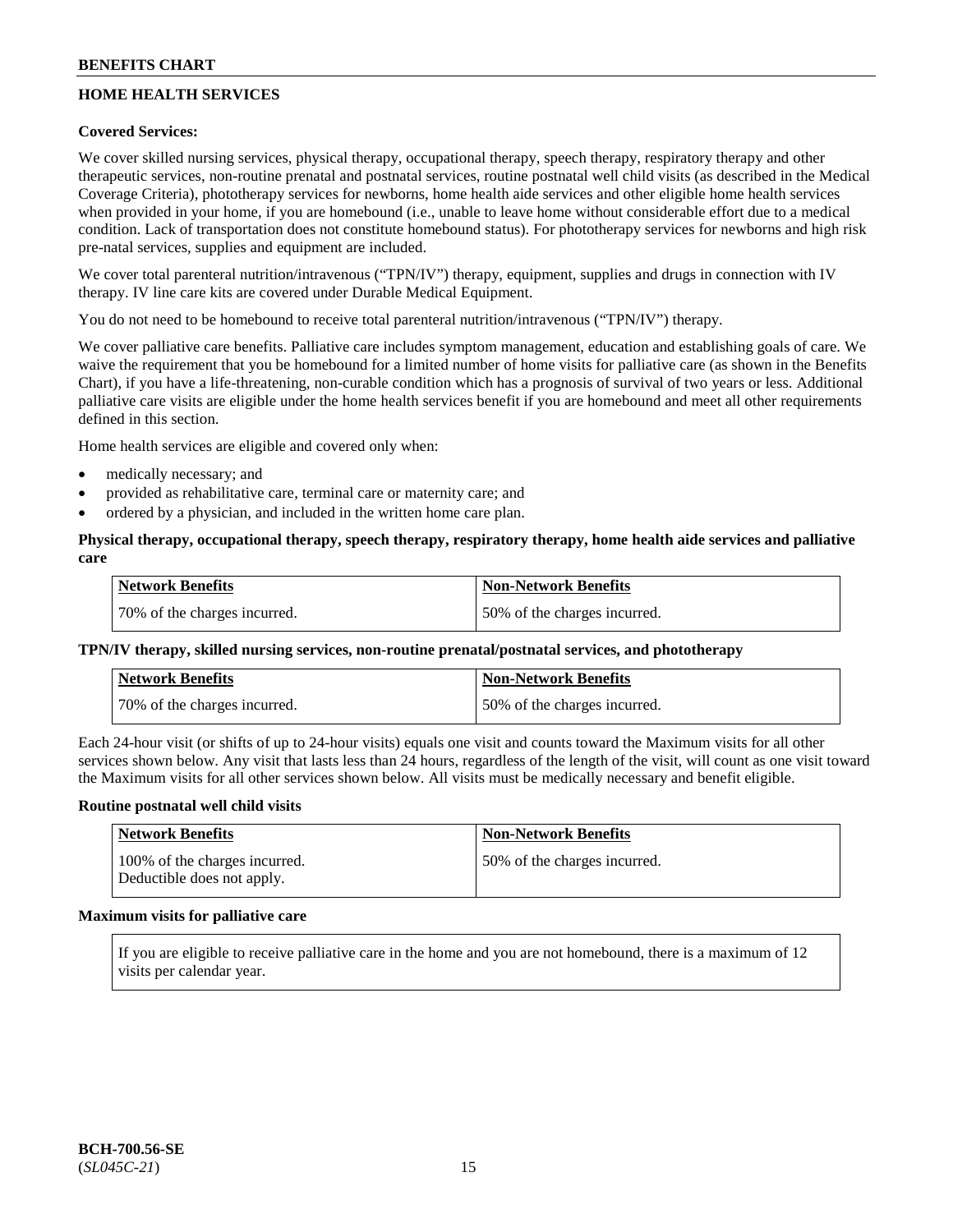#### **Maximum visits for all other services**

| <b>Network Benefits</b>       | <b>Non-Network Benefits</b>  |
|-------------------------------|------------------------------|
| 120 visits per calendar year. | 60 visits per calendar year. |

Each visit provided under the Network Benefits and Non-Network Benefits counts toward the maximums shown under all Maximum visits sections. The routine postnatal well child visit does not count toward the visit limit.

#### **Limitations:**

- Home health services are not provided as a substitute for a primary caregiver in the home or as relief (respite) for a primary caregiver in the home. We will not reimburse family members or residents in your home for the above services.
- A service shall not be considered a skilled nursing service merely because it is performed by, or under the direct supervision of, a licensed nurse. Where a service (such as tracheotomy suctioning or ventilator monitoring) or like services, can be safely and effectively performed by a non-medical person (or self-administered), without the direct supervision of a licensed nurse, the service shall not be regarded as a skilled nursing service, whether or not a skilled nurse actually provides the service. The unavailability of a competent person to provide a non-skilled service shall not make it a skilled service when a skilled nurse provides it. Only the skilled nursing component of so-called "blended" services (i.e. services which include skilled and non-skilled components) are covered under this Benefits Chart.

#### **Not Covered:**

- Financial or legal counseling services.
- Housekeeping or meal services in your home.
- Private duty nursing services. This exclusion does not apply if covered person is also covered under Medical Assistance under 256B.0625, subdivision 7, with the exception of section 256B.0654 subdivision 4.
- Services provided by a family member or enrollee, or a resident in the enrollee's home.
- Vocational rehabilitation and recreational or educational therapy. Recreation therapy is therapy provided solely for the purpose of recreation, including but not limited to: (a) requests for physical therapy or occupational therapy to improve athletic ability, and (b) braces or guards to prevent sports injuries.
- See "Services Not Covered" in the Group Membership Contract.

### **HOME HOSPICE SERVICES**

### **Applicable Definitions:**

**Part-time.** This is up to two hours of service per day, more than two hours is considered continuous care.

**Continuous Care.** This is from two to twelve hours of service per day provided by a registered nurse, licensed practical nurse, or home health aide, during a period of crisis in order to maintain a terminally ill patient at home.

**Appropriate Facility.** This is a nursing home, hospice residence, or other inpatient facility.

**Custodial Care Related to Hospice Services.** This means providing assistance in the activities of daily living and the care needed by a terminally ill patient which can be provided by primary caregiver (i.e., family member or friend) who is responsible for the patient's home care.

#### **Covered Services:**

**Home Hospice Program.** We cover the services described below if you are terminally ill and accepted as a home hospice program participant. You must meet the eligibility requirements of the program, and elect to receive services through the home hospice program. The services will be provided in your home, with inpatient care available when medically necessary as described below. If you elect to receive hospice services, you do so in lieu of curative treatment for your terminal illness for the period you are enrolled in the home hospice program.

**Eligibility:** In order to be eligible to be enrolled in the home hospice program, you must: (1) be a terminally ill patient (prognosis of six months or less); (2) have chosen a palliative treatment focus (i.e., emphasizing comfort and supportive services rather than treatment attempting to cure the disease or condition); and (3) continue to meet the terminally ill prognosis as reviewed by our medical director or his or her designee over the course of care. You may withdraw from the home hospice program at any time.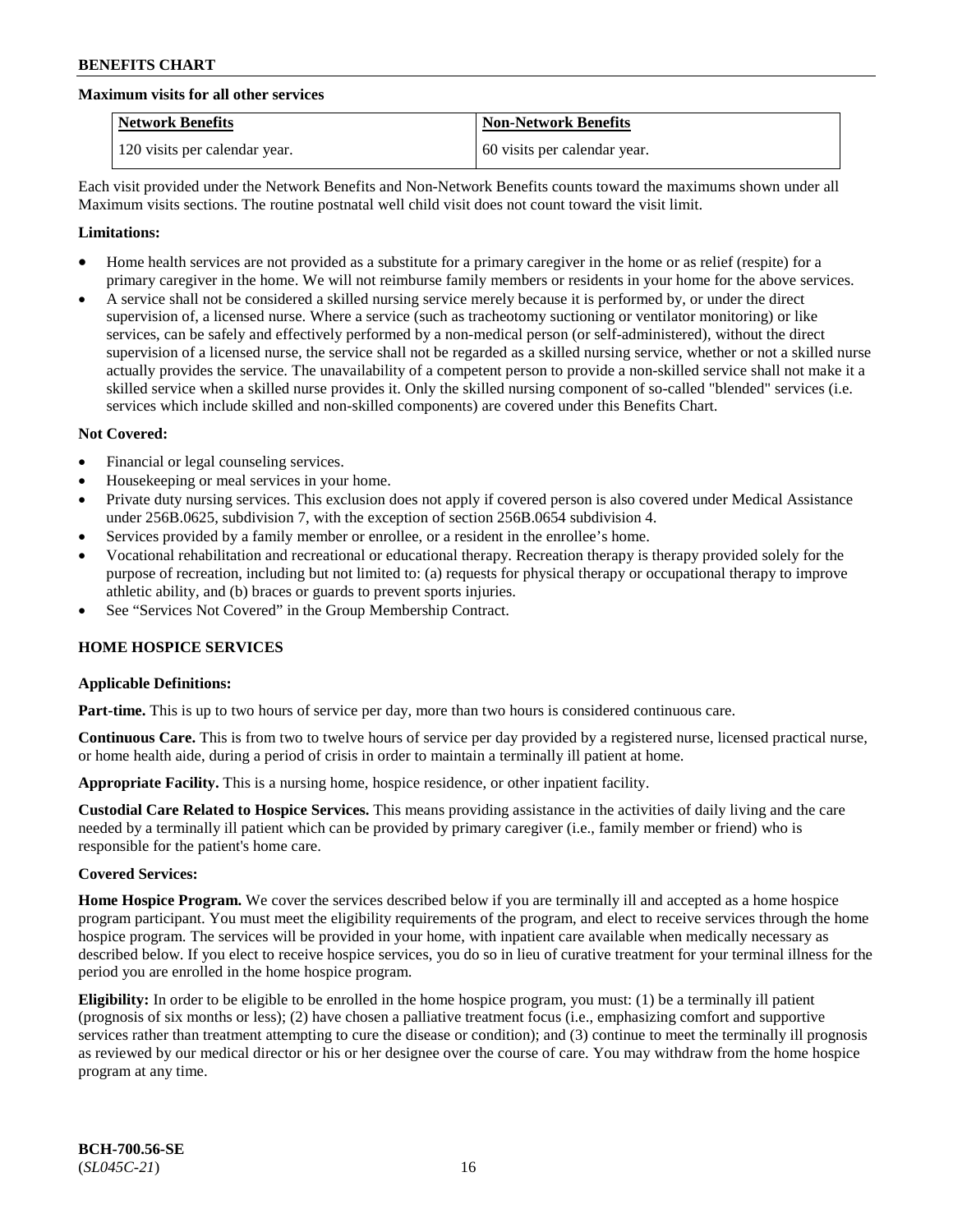**Eligible Services:** Hospice services include the following services provided in accordance with an approved hospice treatment plan.

- Home Health Services:
	- o Part-time care provided in your home by an interdisciplinary hospice team (which may include a physician, nurse, social worker, and spiritual counselor) and medically necessary home health services are covered.
	- o One or more periods of continuous care in your home or in a setting which provides day care for pain or symptom management, when medically necessary, will be covered.
- Inpatient Services: We cover medically necessary inpatient services.
- Other Services:
	- o Respite care is covered for care in your home or in an appropriate facility, to give your primary caregivers (i.e., family members or friends) rest and/or relief when necessary in order to maintain a terminally ill patient at home.
	- o Medically necessary medications for pain and symptom management.
	- Semi-electric hospital beds and other durable medical equipment are covered.
	- o Emergency and non-emergency care is covered.

| <b>Network Benefits</b>      | Non-Network Benefits         |
|------------------------------|------------------------------|
| 70% of the charges incurred. | 50% of the charges incurred. |

Respite care is limited to 5 days per episode, and respite care and continuous care combined are limited to 30 days.

#### **Not Covered:**

- Financial or legal counseling services.
- Housekeeping or meal services in your home.
- Custodial or maintenance care related to hospice services, whether provided in the home or in a nursing home.
- Any service not specifically described as covered services under this home hospice services benefits.
- Any services provided by members of your family or residents in your home.
- See "Services Not Covered" in the Group Membership Contract.

### **HOSPITAL AND SKILLED NURSING FACILITY SERVICES**

#### **Covered Services:**

We cover services as described below.

#### **Medical or Surgical Hospital Services**

**Inpatient Hospital Services:** We cover the following medical or surgical services, for the treatment of acute illness or injury, which require the level of care only provided in an acute care facility. These services must be authorized by a physician.

Inpatient hospital services include: room and board; the use of operating or maternity delivery rooms; intensive care facilities; newborn nursery facilities; general nursing care, anesthesia, laboratory and diagnostic imaging services, radiation therapy, physical therapy, prescription drugs or other medications administered during treatment, blood and blood products (unless replaced), and blood derivatives, and other diagnostic or treatment related hospital services; physician and other professional medical and surgical services provided while in the hospital, including gender reassignment surgery that meets medical coverage criteria.

We cover up to 120 hours of services provided by a private duty nurse or personal care assistant who has provided home care services to a ventilator-dependent patient, solely for the purpose of assuring adequate training of the hospital staff to communicate with that patient.

Services for items for personal convenience, such as television rental, are not covered.

We cover, following a vaginal delivery, a minimum of 48 hours of inpatient care for the mother and newborn child. We cover, following a caesarean section delivery, a minimum of 96 hours of inpatient care for the mother and newborn child. If the duration of inpatient care is less than these minimums, we also cover a minimum of one home visit by a registered nurse for post-delivery care, within four days of discharge of the mother and newborn child. Services provided by the registered nurse include, but are not limited to, parent education, assistance and training in breast and bottle feeding, and conducting any necessary and appropriate clinical tests. We shall not provide any compensation or other non-medical remuneration to encourage a mother and newborn to leave inpatient care before the duration minimums specified.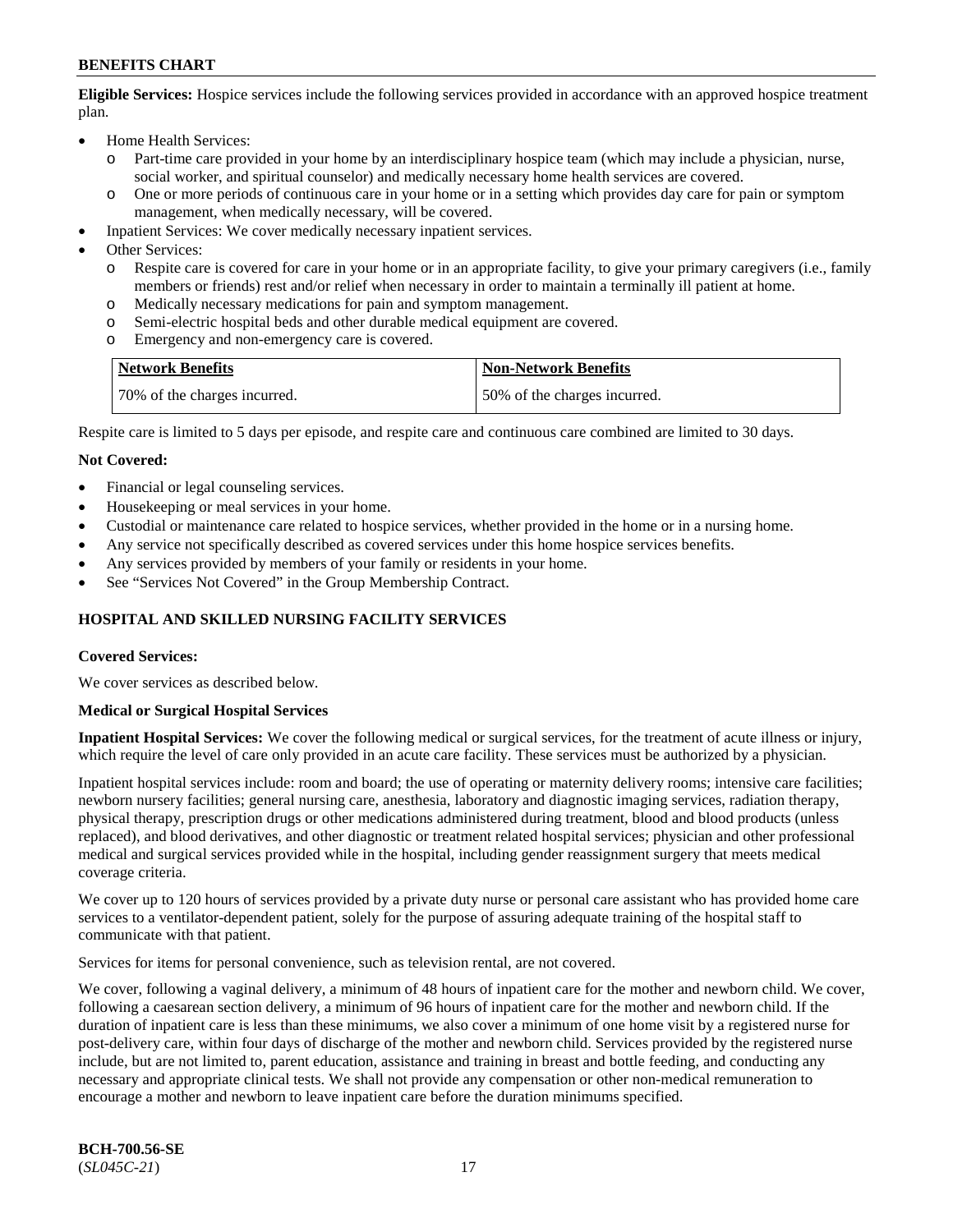Group health plans and health insurance issuers generally may not, under Federal law, restrict benefits for any hospital length of stay in connection with childbirth for the mother of newborn child to less than 48 hours following a vaginal delivery, or less than 96 hours following a caesarean section. However, Federal law generally does not prohibit the mother's or newborn's attending provider, after consulting with the mother, from discharging the mother or her newborn earlier than 48 hours (or 96 hours as applicable). In any case plans and issuers may not, under Federal law, require that a provider obtain authorization from the plan or the insurance issuer for prescribing a length of stay not in excess of 48 hours (or 96 hours).

| Network Benefits             | <b>Non-Network Benefits</b>  |
|------------------------------|------------------------------|
| 70% of the charges incurred. | 50% of the charges incurred. |

Each member's admission or confinement, including that of a newborn child, is separate and distinct from the admission or confinement of any other member.

**Outpatient Hospital, Ambulatory Care or Surgical Facility Services:** We cover the following medical and surgical services, for diagnosis or treatment of illness or injury on an outpatient basis. These services must be authorized by a physician.

Outpatient services include: use of operating rooms, maternity delivery rooms or other outpatient departments, rooms or facilities; and the following outpatient services: general nursing care, anesthesia, laboratory and diagnostic imaging services, radiation therapy, physical therapy, drugs administered during treatment, blood and blood products (unless replaced), and blood derivatives, and other diagnostic or treatment related outpatient services; physician and other professional medical and surgical services provided while an outpatient, including gender reassignment surgery that meets medical coverage criteria.

For Network Benefits, non-emergent, scheduled outpatient Magnetic Resonance Imaging (MRI) and Computed Tomography (CT) must be provided at a designated facility. Your physician and facility will obtain or verify authorization for these services with HealthPartners, as needed.

To see the benefit level for diagnostic imaging services, laboratory services and physical therapy, see benefits under Diagnostic Imaging Services, Laboratory Services and Physical Therapy in this Benefits Chart.

| Network Benefits             | Non-Network Benefits         |
|------------------------------|------------------------------|
| 70% of the charges incurred. | 50% of the charges incurred. |

### **Skilled Nursing Facility Care**

We cover room and board, daily skilled nursing and related ancillary services for post-acute treatment and rehabilitative care of illness or injury that meets medical coverage criteria.

| <b>Network Benefits</b>                       | <b>Non-Network Benefits</b>                   |
|-----------------------------------------------|-----------------------------------------------|
| 70% of the charges incurred.                  | 50% of the charges incurred.                  |
| Limited to 120 day maximum per calendar year. | Limited to 120 day maximum per calendar year. |

Each day of services provided under the Network Benefits and Non-Network Benefits combined, counts toward the maximums shown above.

#### **Not Covered:**

- Services for items for personal convenience, such as television rental.
- See "Services Not Covered" in the Group Membership Contract.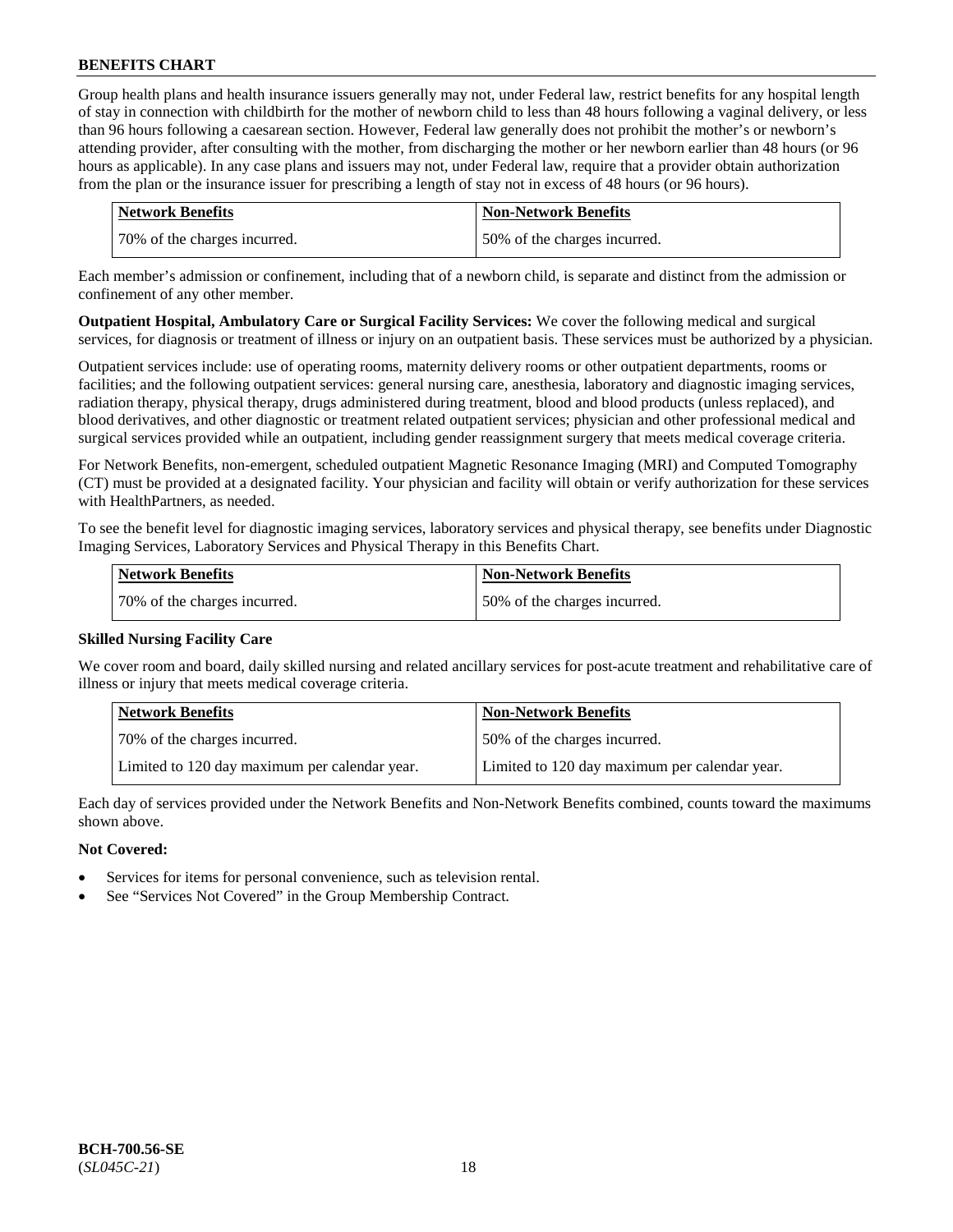## **INFERTILITY SERVICES**

### **Covered Services:**

We cover the diagnosis of infertility. These services include diagnostic procedures and tests provided in connection with an infertility evaluation, office visits and consultations to diagnose infertility.

| <b>Network Benefits</b>      | <b>Non-Network Benefits</b>  |
|------------------------------|------------------------------|
| 70% of the charges incurred. | 50% of the charges incurred. |

Coverage is limited to office visits and consultations to diagnose infertility. Treatment is not covered.

## **Not Covered:**

- Treatment of infertility, including but not limited to, office visits, laboratory and diagnostic imaging services and drugs for the treatment of infertility; assisted reproduction, including, but not limited to gamete intrafallopian tube transfer (GIFT), zygote intrafallopian tube transfer (ZIFT) intracytoplasmic sperm injection (ICSI), and/or in-vitro fertilization (IVF), and all charges associated with such procedures; reversal of sterilization; artificial insemination; and sperm, ova or embryo acquisition, retrieval or storage; however, we do cover office visits and consultations to diagnose infertility.
- Services related to the establishment of surrogate pregnancy and fees for a surrogate.
- See "Services Not Covered" in the Group Membership Contract.

## **LABORATORY SERVICES**

#### **Covered Services:**

We cover laboratory tests when ordered by a provider and provided in a clinic or outpatient hospital facility.

To see the benefit level for inpatient hospital or skilled nursing facility services, see benefits under Inpatient Hospital and Skilled Nursing Facility Services in this Benefits Chart.

**Prostate-specific antigen (PSA) test coverage.** We cover prostate cancer screening for men 40 years of age or over who are symptomatic or in a high-risk category and for all men 50 years of age or older. Coverage includes a prostate-specific antigen blood test and a digital rectal examination.

| <b>Network Benefits</b>      | <b>Non-Network Benefits</b>  |
|------------------------------|------------------------------|
| 70% of the charges incurred. | 50% of the charges incurred. |

#### **All other laboratory services**

#### **Services for illness or injury**

| Network Benefits             | <b>Non-Network Benefits</b>  |
|------------------------------|------------------------------|
| 70% of the charges incurred. | 50% of the charges incurred. |

### **Preventive Services**

Laboratory services associated with preventive services are covered at the benefit level shown in the "Preventive Services" section of this Benefits Chart.

#### **Not Covered:**

See "Services Not Covered" in the Group Membership Contract.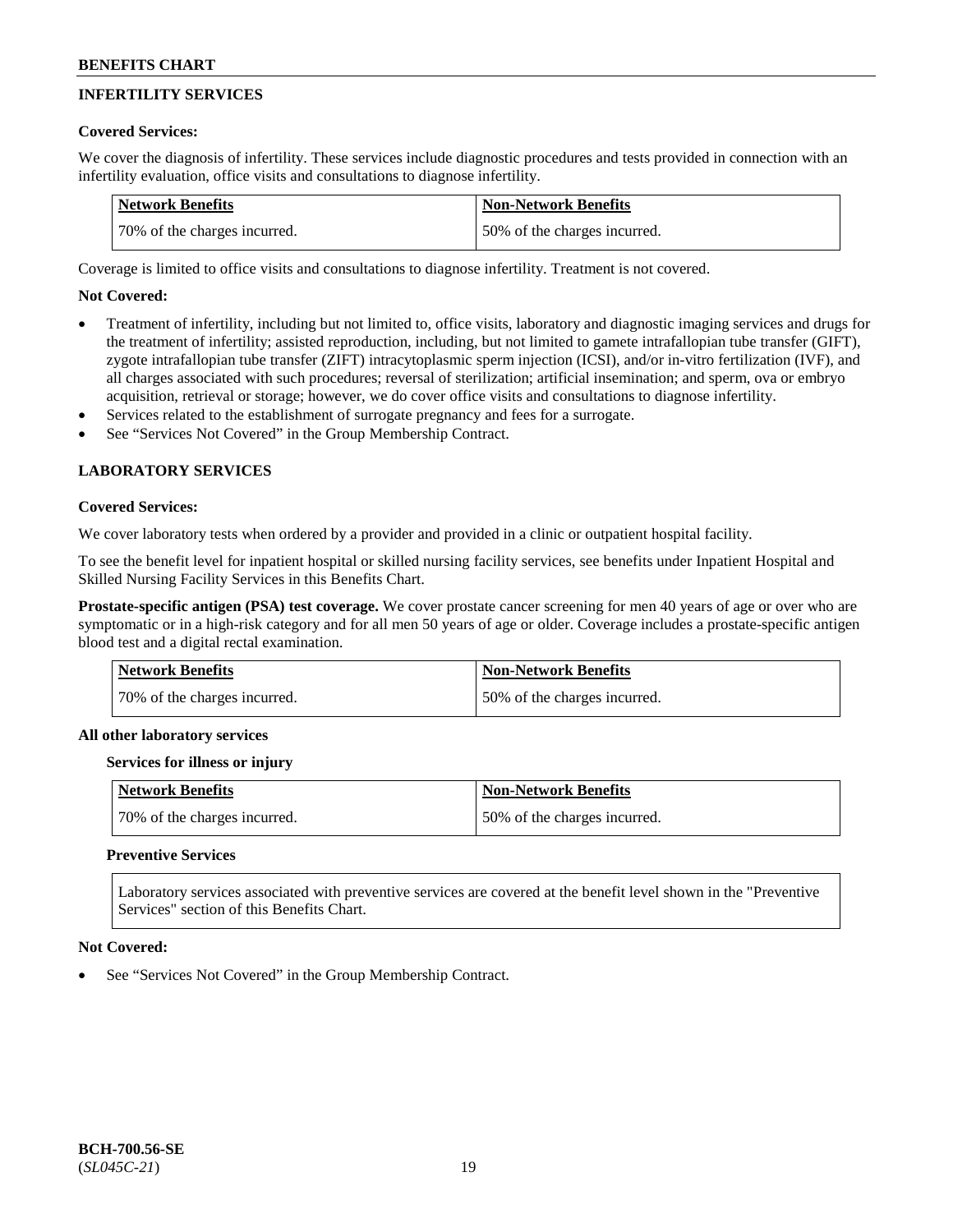## **LYME DISEASE SERVICES**

### **Covered Services:**

We cover services for the treatment of Lyme disease.

| <b>Network Benefits</b>                                | <b>Non-Network Benefits</b>                                  |
|--------------------------------------------------------|--------------------------------------------------------------|
| Coverage level is same as corresponding Network        | Coverage level is same as corresponding Non-Network          |
| Benefit, depending on type of service provided such as | Benefit, depending on type of service provided, such as      |
| Office Visits for Illness or Injury, Inpatient or      | Office Visits for Illness or Injury, Inpatient or Outpatient |
| <b>Outpatient Hospital Services.</b>                   | Hospital Services.                                           |

### **Not Covered:**

See "Services Not Covered" in the Group Membership Contract.

## **MASTECTOMY RECONSTRUCTION BENEFIT**

## **Covered Services:**

We cover reconstruction of the breast on which the mastectomy has been performed; surgery and reconstruction of the other breast to produce symmetrical appearance, and prostheses and physical complications of all stages of mastectomy, including lymphedemas.

| <b>Network Benefits</b>                                 | <b>Non-Network Benefits</b>                             |
|---------------------------------------------------------|---------------------------------------------------------|
| Coverage level is same as corresponding Network         | Coverage level is same as corresponding Non-Network     |
| Benefit, depending on type of service provided, such as | Benefit, depending on type of service provided, such as |
| Office Visits for Illness or Injury, Inpatient or       | Office Visits for Illness or Injury, Inpatient or       |
| <b>Outpatient Hospital Services.</b>                    | Outpatient Hospital Services.                           |

### **Not Covered:**

See "Services Not Covered" in the Group Membership Contract.

## **MEDICATION THERAPY DISEASE MANAGEMENT PROGRAM**

### **Covered Services:**

If you meet our criteria for coverage, you may qualify for our Medication Therapy Disease Management Program.

The program covers consultations with a designated pharmacist.

Covered services are based on established medical policies, which are subject to periodic review and modification by the medical directors. These medical policies (medical coverage criteria) are available online at [healthpartners.com](https://www.healthpartners.com/hp/index.html) or by calling Member Services.

| <b>Network Benefits</b>                                     | Non-Network Benefits |
|-------------------------------------------------------------|----------------------|
| 100% of the charges incurred.<br>Deductible does not apply. | No Coverage.         |

### **Not Covered:**

See "Services Not Covered" in the Group Membership Contract.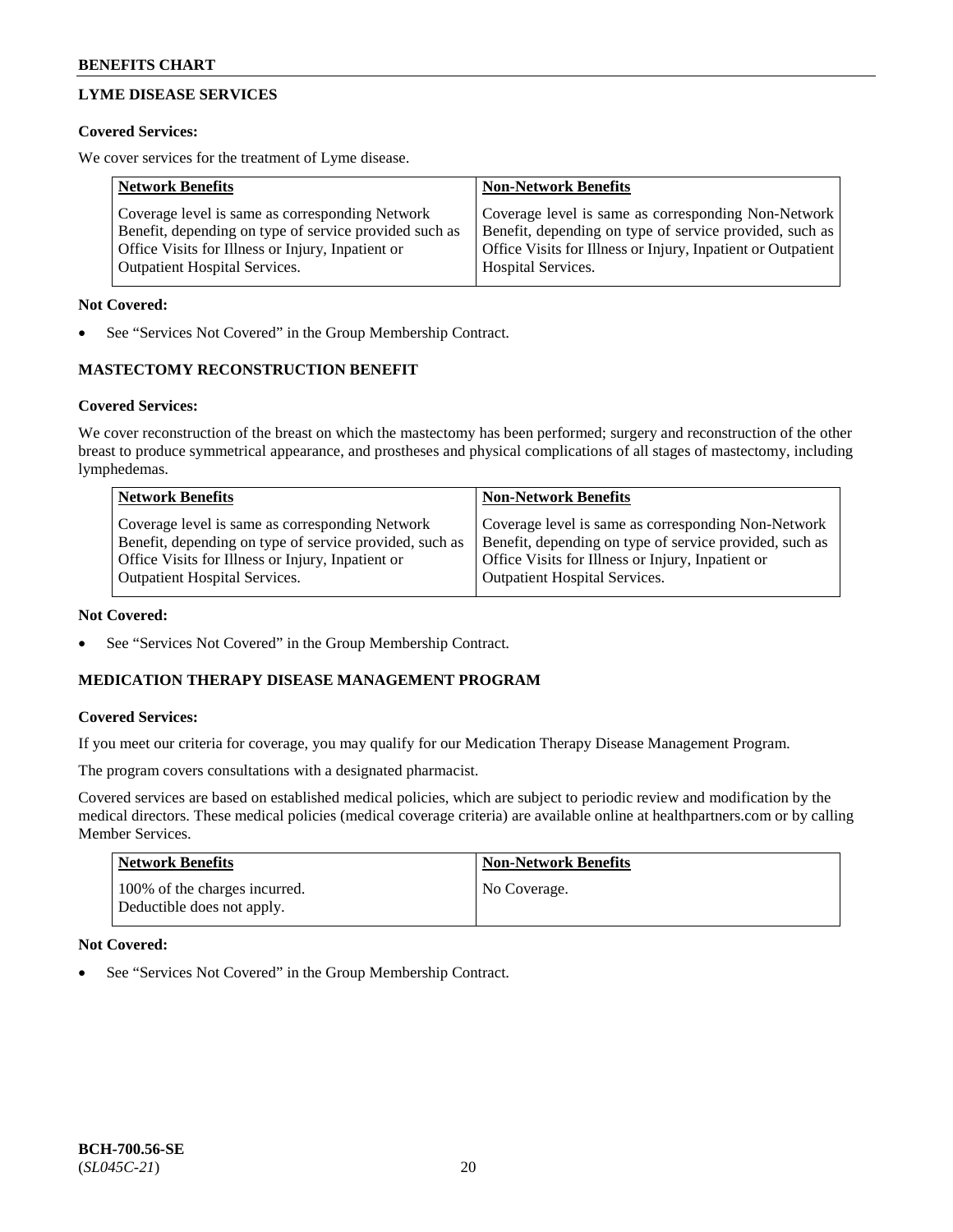## **OFFICE VISITS FOR ILLNESS OR INJURY**

### **Covered Services:**

We cover the following when medically necessary: professional medical and surgical services and related supplies, including biofeedback, of physicians and other health care providers; blood and blood products (unless replaced) and blood derivatives.

We cover diagnosis and treatment of illness or injury to the eyes. Where contact or eyeglass lenses are prescribed as medically necessary for the post-operative treatment of cataracts or for the treatment of aphakia, or keratoconus, we cover the initial evaluation, lenses and fitting. Members must pay for lens replacement beyond the initial pair.

We also provide coverage for the initial physical evaluation of a child if it is ordered by a Minnesota juvenile court.

### **Office Visits**

| <b>Network Benefits</b>      | <b>Non-Network Benefits</b>  |
|------------------------------|------------------------------|
| 70% of the charges incurred. | 50% of the charges incurred. |

#### **Convenience clinics**

| <b>Network Benefits</b>      | Non-Network Benefits         |
|------------------------------|------------------------------|
| 70% of the charges incurred. | 50% of the charges incurred. |

#### **Scheduled telephone visits**

| <b>Network Benefits</b>      | Non-Network Benefits         |
|------------------------------|------------------------------|
| 70% of the charges incurred. | 50% of the charges incurred. |

### **E-visits**

### **Access to online care through virtuwell at [virtuwell.com](https://www.virtuwell.com/)**

| Network Benefits                                            | <b>Non-Network Benefits</b> |
|-------------------------------------------------------------|-----------------------------|
| 100% of the charges incurred.<br>Deductible does not apply. | Not Applicable.             |

### **All other E-visits**

| Network Benefits             | <b>Non-Network Benefits</b>  |
|------------------------------|------------------------------|
| 70% of the charges incurred. | 50% of the charges incurred. |

#### **First three visits**

### **Network Benefits**

The first three mental and chemical health visits, urgent care visits, office visits, convenience clinic visits, telephone visits and e-visits (other than virtuwell) combined in a calendar year are covered at 100%, not subject to the deductible. Then services will be covered at the coinsurance and deductible indicated for mental and chemical health visits, urgent care visits, office visits, convenience clinic visits, telephone visits and evisits (other than virtuwell).

Physicians services are included; however charges for day treatment services, group visits, office procedures, laboratory, radiology and other ancillary services are not included and will be subject to your deductible and coinsurance.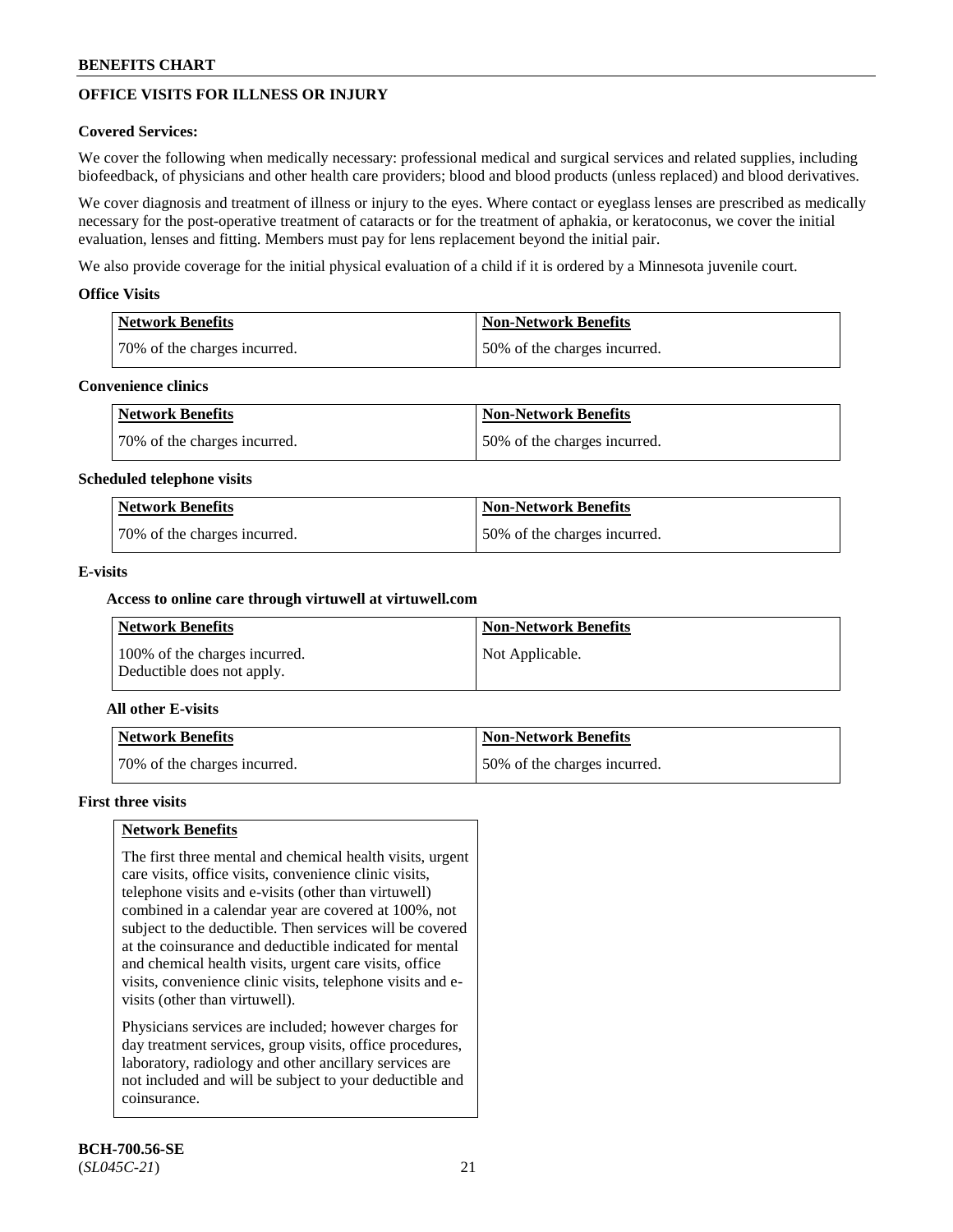#### **Injections administered in a physician's office, other than immunizations**

#### **Allergy injections**

| Network Benefits             | <b>Non-Network Benefits</b>  |
|------------------------------|------------------------------|
| 70% of the charges incurred. | 50% of the charges incurred. |

**All other injections**

| <b>Network Benefits</b>      | <b>Non-Network Benefits</b>  |
|------------------------------|------------------------------|
| 70% of the charges incurred. | 50% of the charges incurred. |

#### **Not Covered:**

- Court ordered treatment, except as described in this Benefits Chart under "Mental Health Services" and "Office Visits for Illness or Injury" or as otherwise required by law.
- See "Services Not Covered" in the Group Membership Contract.

#### **PEDIATRIC AUTOIMMUNE NEUROPSYCHIATRIC DISORDERS ASSOCIATED WITH STREPTOCOCCAL INFECTIONS (PANDAS) AND PEDIATRIC ACUTE-ONSET NEUROPSYCHIATRIC SYNDROME (PANS) TREATMENT**

#### **Definitions:**

**Pediatric acute-onset neuropsychiatric syndrome.** This means a class of acute-onset obsessive compulsive or tic disorders or other behavioral changes presenting in children and adolescents that are not otherwise explained by another known neurologic or medical disorder.

**Pediatric autoimmune neuropsychiatric disorders associated with streptococcal infections.** This means a condition in which a streptococcal infection in a child or adolescent causes the abrupt onset of clinically significant obsessions, compulsions, tics, or other neuropsychiatric symptoms or behavioral changes, or a relapsing and remitting course of symptom severity.

### **Covered Services:**

We cover treatment for pediatric autoimmune neuropsychiatric disorders associated with streptococcal infections (PANDAS) and for treatment for pediatric acute-onset neuropsychiatric syndrome (PANS). Treatments that must be covered under this section must be recommended by the member's licensed health care professional and include but are not limited to antibiotics, medication and behavioral therapies to manage neuropsychiatric symptoms, plasma exchange, and immunoglobulin.

|                                                                                                                                                                                                                                                                                                              | <b>Network Benefits</b><br><b>Non-Network Benefits</b>                                                 |  |
|--------------------------------------------------------------------------------------------------------------------------------------------------------------------------------------------------------------------------------------------------------------------------------------------------------------|--------------------------------------------------------------------------------------------------------|--|
| Benefit, depending on type of service provided, such as<br>Benefit, depending on type of service provided, such as<br>Office Visits for Illness or Injury, Inpatient or<br>Office Visits for Illness or Injury, Inpatient or<br><b>Outpatient Hospital Services.</b><br><b>Outpatient Hospital Services.</b> | Coverage level is same as corresponding Non-Network<br>Coverage level is same as corresponding Network |  |

#### **Not Covered:**

See "Services Not Covered" in the Group Membership Contract.

### **PEDIATRIC EYEWEAR**

### **Covered Services:**

We cover pediatric eyewear for children, subject to our medical coverage criteria. This provision will continue until the end of the month in which the child turns age 19. These medical policies (medical coverage criteria) are available by calling Member Services or logging on to your "*my*HealthPartners" account at [healthpartners.com.](https://www.healthpartners.com/hp/index.html)

| Network Benefits             | <b>Non-Network Benefits</b> |
|------------------------------|-----------------------------|
| 70% of the charges incurred. | No Coverage.                |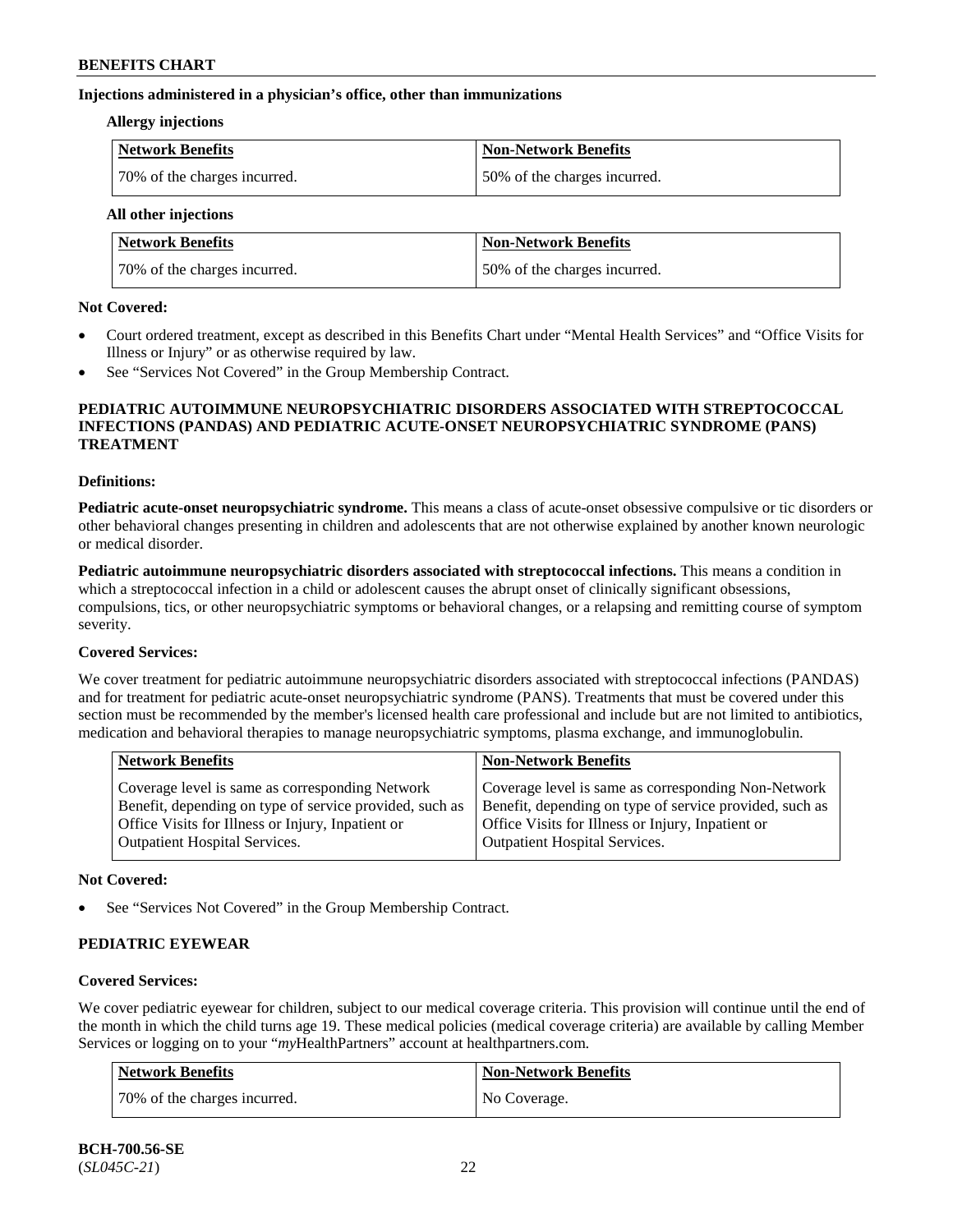Limited to one pair of eyeglasses (lenses and frames) or one pair of contact lenses per benefit year.

#### **Not Covered:**

- Replacement of eyeglasses or contact lenses due to loss or theft.
- See "Services Not Covered" in the Group Membership Contract.

## **PHYSICAL THERAPY, OCCUPATIONAL THERAPY AND SPEECH THERAPY**

### **Covered Services:**

We cover the following physical therapy, occupational therapy and speech therapy services:

- rehabilitative care to correct the effects of illness or injury;
- habilitative care rendered for congenital, developmental or medical conditions which have significantly limited the successful initiation of normal speech and normal motor development.

Massage therapy which is performed in conjunction with other treatment/modalities by a physical occupational therapist, is part of a prescribed treatment plan and is not billed separately is covered.

We cover services provided in a clinic. We also cover physical therapy provided in an outpatient hospital facility. To see the benefit level for inpatient hospital or skilled nursing facility services, see benefits under Inpatient Hospital and Skilled Nursing Facility Services.

## **Rehabilitative Care**

| <b>Network Benefits</b>      | <b>Non-Network Benefits</b>                                                               |
|------------------------------|-------------------------------------------------------------------------------------------|
| 70% of the charges incurred. | 50% of the charges incurred.                                                              |
|                              | Physical and Occupational Therapy combined are<br>limited to 20 visits per calendar year. |
|                              | Speech Therapy is limited to 20 visits per calendar year.                                 |

## **Habilitative Care**

| <b>Network Benefits</b>      | <b>Non-Network Benefits</b>                                                                       |
|------------------------------|---------------------------------------------------------------------------------------------------|
| 70% of the charges incurred. | 50% of the charges incurred.                                                                      |
|                              | Physical, Occupational and Speech Therapy combined<br>are limited to 20 visits per calendar year. |

#### **Not Covered:**

- Massage therapy for the purpose of comfort or convenience of the member.
- See "Services Not Covered" in the Group Membership Contract.

## **PORT WINE STAIN REMOVAL SERVICES**

#### **Covered Services:**

We cover port wine stain removal services.

| <b>Network Benefits</b>                                                                                                                                                                                | <b>Non-Network Benefits</b>                                                                                                                                                                                   |
|--------------------------------------------------------------------------------------------------------------------------------------------------------------------------------------------------------|---------------------------------------------------------------------------------------------------------------------------------------------------------------------------------------------------------------|
| Coverage level is same as corresponding Network<br>Benefit, depending on type of service provided such as<br>Office Visits for Illness or Injury, Inpatient or<br><b>Outpatient Hospital Services.</b> | Coverage level is same as corresponding Non-Network<br>Benefit, depending on type of service provided, such as<br>Office Visits for Illness or Injury, Inpatient or Outpatient  <br><b>Hospital Services.</b> |
|                                                                                                                                                                                                        |                                                                                                                                                                                                               |

### **Not Covered:**

See "Services Not Covered" in the Group Membership Contract.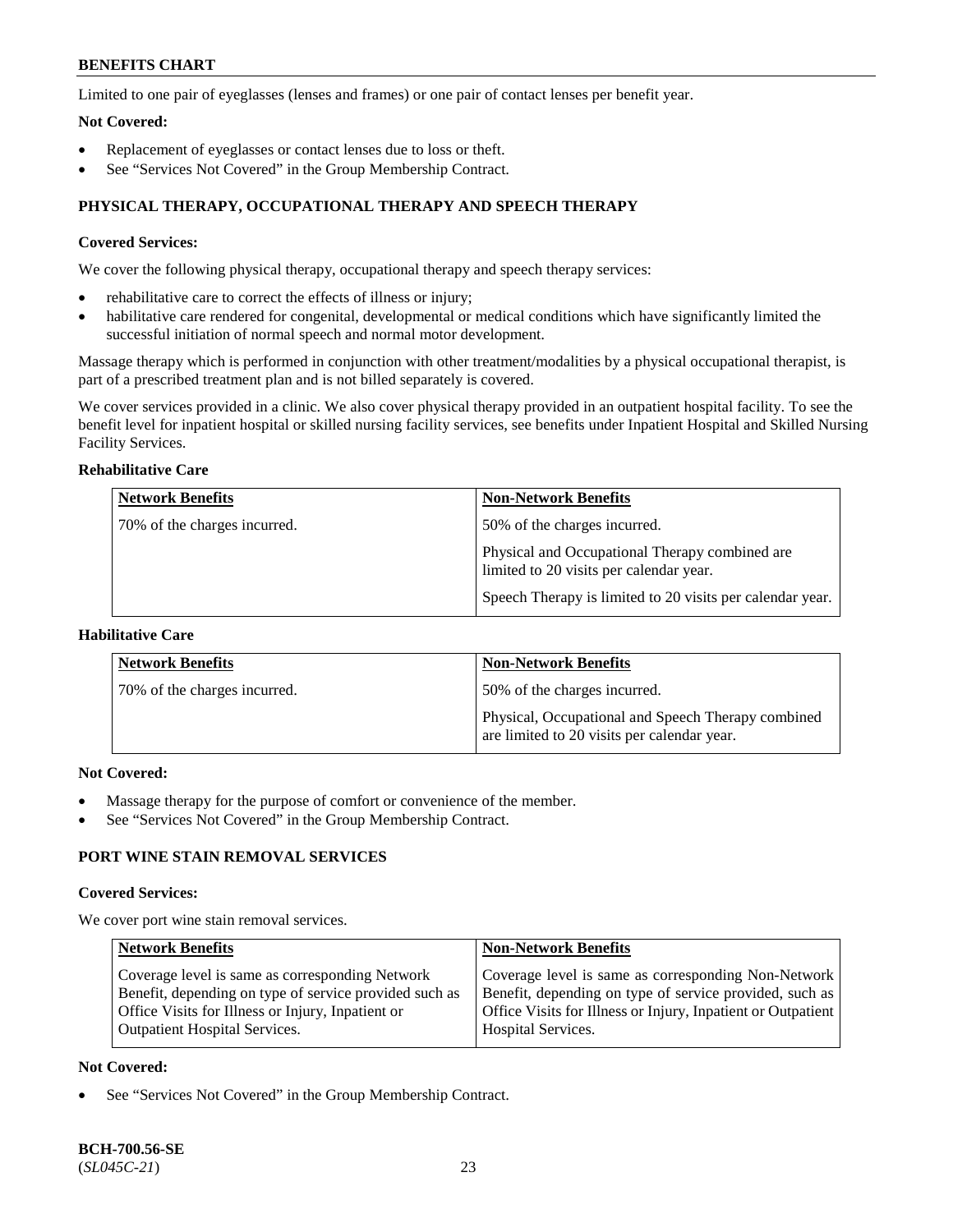## **PRESCRIPTION DRUG SERVICES**

#### **Covered Services:**

We cover prescription drugs and medications that can be self-administered or are administered in a physician's office. We cover off-label use of formulary drugs to treat cancer if the drug is recognized for the treatment of cancer in any authoritative compendia used by the Medicare program.

We cover orally administered anticancer drugs at the applicable benefit level under outpatient drugs below. We are in compliance with Minnesota Statute 62A.3075 because we do not cover orally administered anticancer drugs under our specialty drug benefit.

We will refill a prescription for eye drops covered under this Benefits Chart if the member requests a refill and original prescription specified that additional quantities would be needed, providing the refill request does not exceed the quantities needed, and the following conditions are met:

- If the member requests a 30-day refill supply, the request must be made between 21 and 30 days of the later of (a) the original date that the prescription was distributed to the member or (b) the date that the most recent refill was distributed to the member; or
- If the member requests a 90-day refill supply, the request must be made between 75 and 90 days of the later of (a) the original date that the prescription was distributed to the member or (b) the date that the most recent refill was distributed to the member.

A licensed pharmacist may prescribe and dispense self-administered hormonal contraceptives, nicotine replacement medications, and opiate antagonists for the treatment of an acute opiate overdose in accordance with section 151.37, subdivision 14, 15, or 16, under the same terms of coverage that would apply had the prescription drug been prescribed by a licensed physician, physician assistant, or advanced practice nurse practitioner. If the plan excludes coverage for selfadministered hormonal contraceptives, they will not be covered under this provision.

#### **For Network Benefits, drugs and medications must be obtained at a Network Pharmacy.**

#### **Outpatient drugs (except as specified below)**

| <b>Network Benefits</b>                                                                                          | <b>Non-Network Benefits</b>  |
|------------------------------------------------------------------------------------------------------------------|------------------------------|
| 100% of the charges incurred, subject to a member<br>copayment of \$5 for generic low cost formulary<br>drugs.   | 50% of the charges incurred. |
| 100% of the charges incurred, subject to a member<br>copayment of \$25 for generic high cost formulary<br>drugs. |                              |
| 100% of the charges incurred, subject to a member<br>copayment of \$60 for brand name formulary drugs.           |                              |
| In no event will your cost for a formulary insulin drug<br>exceed \$25.                                          |                              |
| Non-formulary drugs are covered at 100% of the<br>charges incurred, subject to a member copayment of<br>\$150.   |                              |
| Deductible does not apply.                                                                                       |                              |

**Cost-Sharing Limits for Insulin:** We are required to limit your cost-sharing on prescription insulin to no more than the net price of the prescription insulin drug. This requirement applies at the point of sale, including deductible payments and the costsharing amounts charged once the deductible is met.

**Cost-sharing.** This means a deductible payment, copayment, or coinsurance amount that you must pay for covered prescription insulin in accordance with the terms and conditions of this health plan.

**Net price.** This means our cost for prescription insulin, including any rebates or discounts received by or accrued directly or indirectly to us from a drug manufacturer or pharmacy benefit manager.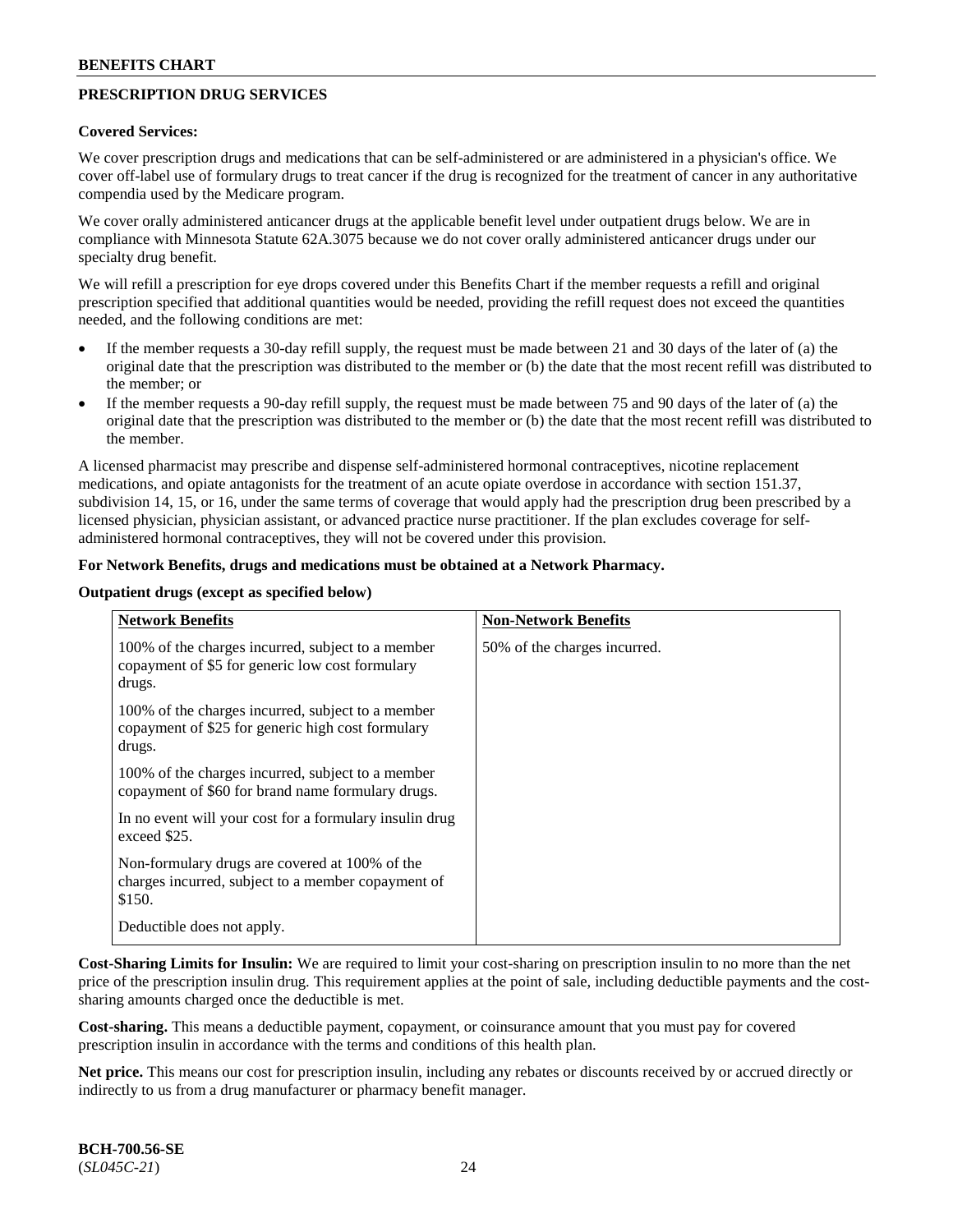### **Mail order drugs**

| <b>Network Benefits</b>                                                                                                                                                                                                    | <b>Non-Network Benefits</b>           |
|----------------------------------------------------------------------------------------------------------------------------------------------------------------------------------------------------------------------------|---------------------------------------|
| For your convenience, you may also get up to a 93-day<br>supply of outpatient prescription drugs that can be self-<br>administered through the designated mail order service.                                              | See Network Mail Order Drugs benefit. |
| New prescriptions to treat certain chronic conditions<br>and trial drugs will be limited to quantity limits<br>described at the end of this section. You will have to<br>pay one copayment for your initial 31-day supply. |                                       |
| Specialty Drugs are not available through the mail order<br>service.                                                                                                                                                       |                                       |

#### **Tobacco cessation drugs are covered for all FDA – approved tobacco cessation drugs for a minimum of 90 days**

| Network Benefits                                            | <b>Non-Network Benefits</b>   |
|-------------------------------------------------------------|-------------------------------|
| 100% of the charges incurred.<br>Deductible does not apply. | 150% of the charges incurred. |

#### **Specialty Drugs that are self-administered**

| <b>Network Benefits</b>                                                                                                                    | <b>Non-Network Benefits</b> |
|--------------------------------------------------------------------------------------------------------------------------------------------|-----------------------------|
| 80% of the charges incurred.<br>Deductible does not apply.                                                                                 | No Coverage.                |
| For Network Benefits, specialty drugs are limited to<br>drugs on the specialty drug list and must be obtained<br>from a designated vendor. |                             |

#### **Drugs for the treatment of growth deficiency**

| <b>Network Benefits</b>                                                                                                                            | <b>Non-Network Benefits</b>  |
|----------------------------------------------------------------------------------------------------------------------------------------------------|------------------------------|
| 70% of the charges incurred.<br>Deductible does not apply.                                                                                         | 50% of the charges incurred. |
| For Network Benefits, growth deficiency drugs are<br>limited to drugs on the specialty drug list and must be<br>obtained from a designated vendor. |                              |

#### **Contraceptive drugs**

| <b>Network Benefits</b>                                                                                                                                        | <b>Non-Network Benefits</b>  |
|----------------------------------------------------------------------------------------------------------------------------------------------------------------|------------------------------|
| 100% of the charges incurred for formulary drugs.<br>Deductible does not apply.                                                                                | 50% of the charges incurred. |
| If a physician requests that a non-formulary<br>contraceptive drug be dispensed as written the drug will<br>be covered at 100%, not subject to the deductible. |                              |

### **Limitations:**

- Certain drugs may require prior authorization as indicated on the formulary. HealthPartners may require prior authorization for the drug and also the site where the drug will be provided. Certain drugs are subject to our utilization review process and quantity limits, as indicated on our formulary.
- Certain non-formulary drugs require prior authorization. In addition, certain drugs may be subject to any quantity limits applied as part of our trial program.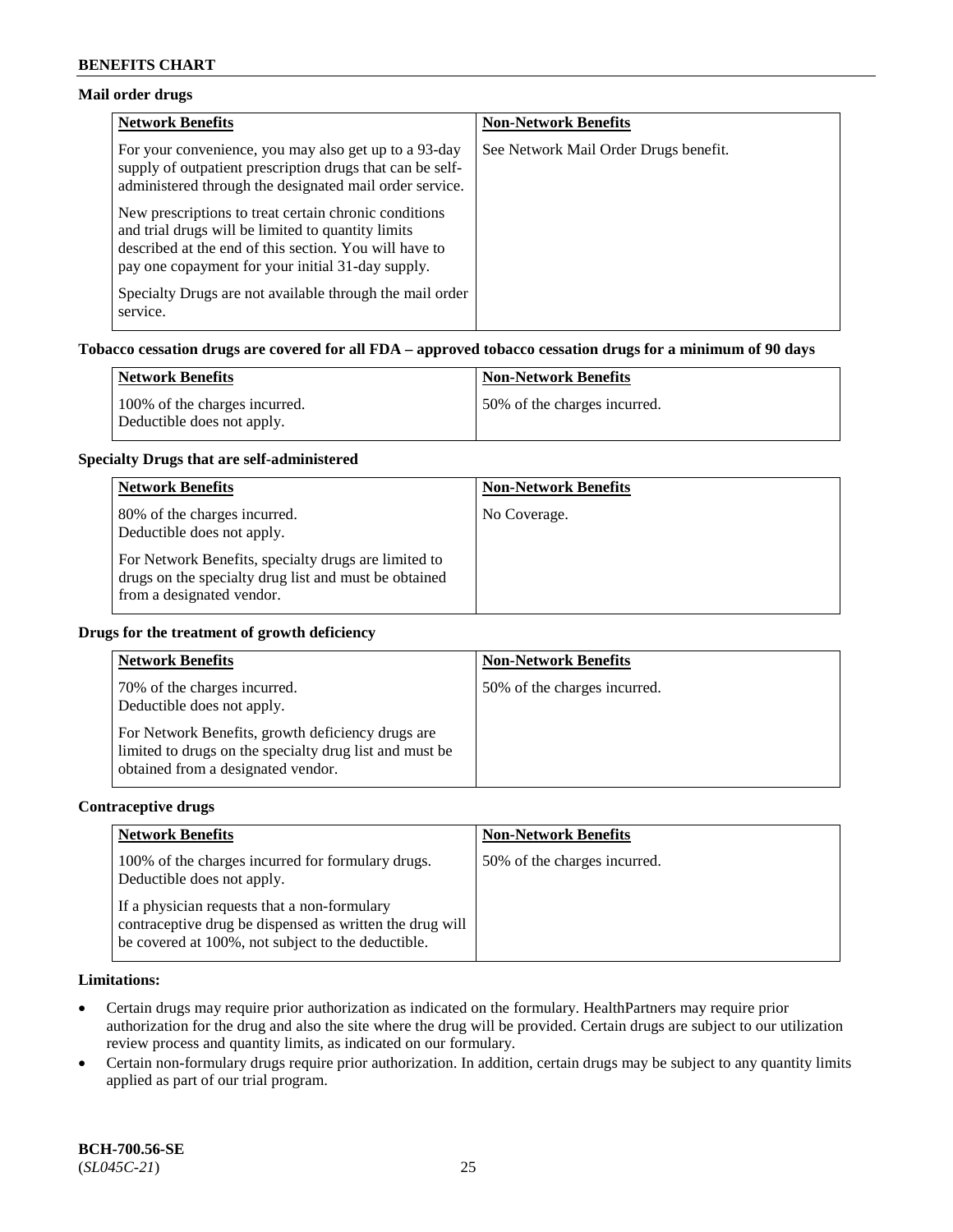- If a member requests a brand name drug when there is a generic equivalent, the brand name drug will be covered up to the charge that would apply to the generic drug, minus any required copayment. If a physician requests that a brand name drug be dispensed as written, the drug will be paid at the non-formulary benefit.
- We may require members to try over-the-counter (OTC) drug alternatives before approving more costly formulary prescription drugs.
- Unless otherwise specified in the "Prescription Drug Services" section, you may receive up to a 31-day supply per prescription.
- A 93-day supply will be covered and dispensed only at pharmacies that participate in our extended day supply program
- New prescriptions to treat certain chronic conditions are limited to a 31-day supply.
- No more than a 31-day supply of Specialty Drugs will be covered and dispensed at a time, unless it's a manufacturer supplied drug that cannot be split that supplies the member with more than a 31-day supply.
- The member copayment for a drug will not exceed the cost of the drug.
- If a member copayment is required, you must pay one member copayment for each 31-day supply, or portion thereof.

## **Not Covered:**

- Replacement of prescription drugs, medications, equipment and supplies due to loss, damage or theft.
- Nonprescription (over the counter) drugs or medications, including, but not limited to, vitamins, supplements, homeopathic remedies, and non-FDA approved drugs unless listed on the formulary and prescribed by a physician or legally authorized health care provider under applicable state and federal law. We cover off-label use of drugs to treat cancer as specified in the "Prescription Drug Services" section of this Benefits Chart. This exclusion does not include over-the-counter contraceptives for women as allowed under the Affordable Care Act when the member obtains a prescription for the item. In addition, if the member obtains a prescription, this exclusion does not include aspirin to prevent cardiovascular disease for men and women of certain ages; folic acid supplements for women who may become pregnant; fluoride chemoprevention supplements for children without fluoride in their water source; and iron supplements for children ages 6-12 who are at risk of anemia.
- Drugs on the Excluded Drug List. The Excluded Drug List includes select drugs within a therapy class that are not eligible for coverage. This includes drugs that may be excluded for certain indications. However, you may request coverage for a drug on the Excluded Drug List by requesting an exception to the formulary under the formulary exception process described in the definition of formulary in this Benefits Chart. The Excluded Drug List is available at [healthpartners.com](http://www.healthpartners.com/)
- Drugs that are newly approved by the FDA until they are reviewed and approved by HealthPartners Pharmacy and Therapeutics Committee. However, you may request coverage for a drug that is newly approved by the FDA by requesting an exception to the formulary under the formulary exception process described in the definition of formulary in the Benefits Chart.
- All drugs used for sexual dysfunction.
- All drugs for the treatment of infertility.
- Medical cannabis.
- Medical devices approved by the FDA will not be covered under the "Prescription Drug Services" section unless they are on our formulary. Covered medical devices are generally submitted and reimbursed under your medical benefits.
- See "Services Not Covered" in the Group Membership Contract.

## **PREVENTIVE SERVICES**

### **Applicable Definitions:**

**Routine Preventive Services** are routine healthcare services that include screenings, check-ups and counseling to prevent illness, disease or other health problems before symptoms occur.

**Diagnostic Services** are services to help a provider understand your symptoms, diagnose illness and decide what treatment may be needed. They may be the same services that are listed as preventive services, but they are being used as diagnostic services. Your provider will determine if these services are preventive or diagnostic. These services are not preventive if received as part of a visit to diagnose, manage or maintain an acute or chronic medical condition, illness or injury. When that occurs, unless otherwise indicated below, standard deductibles, copayments or coinsurance apply.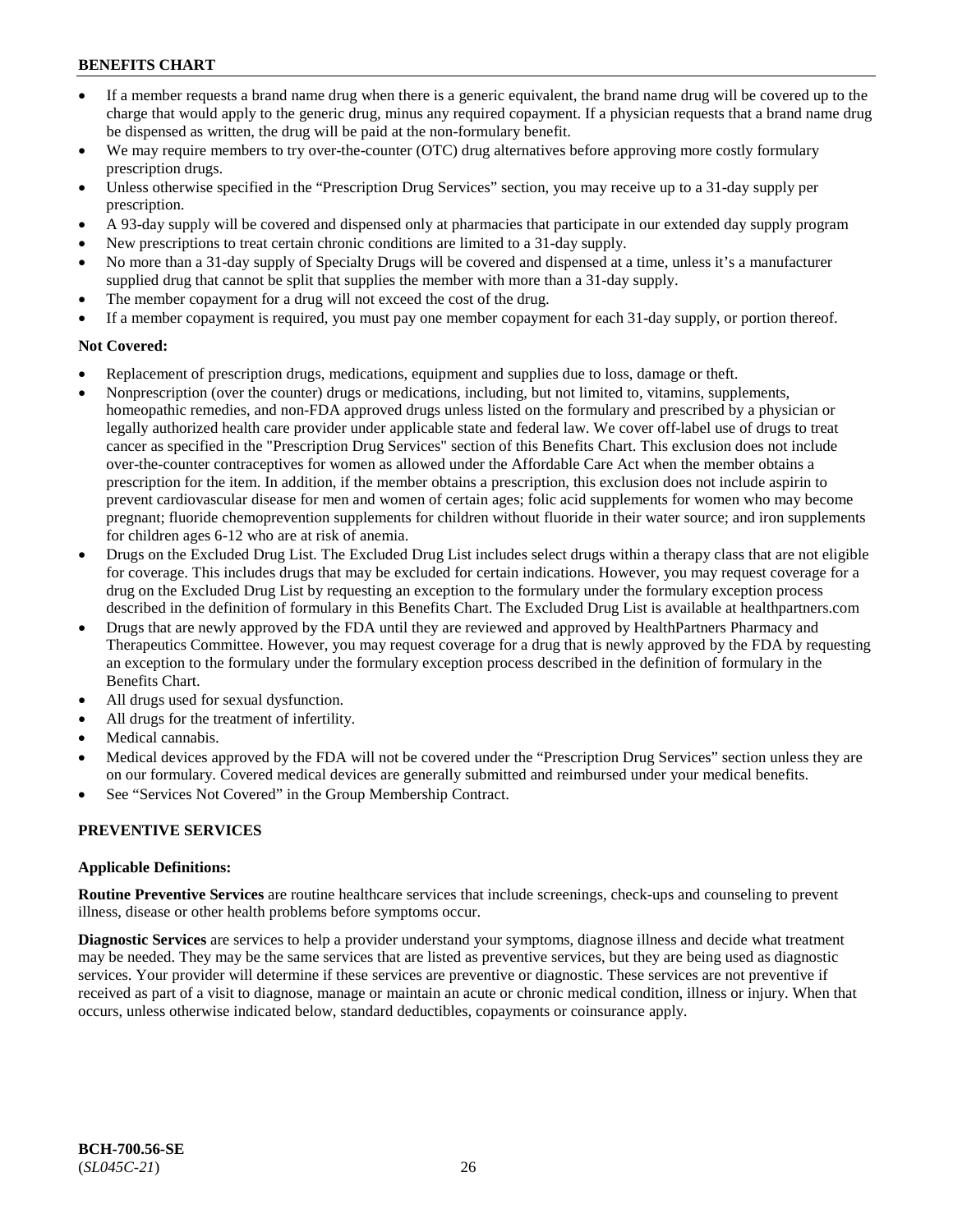## **Covered Services:**

We cover preventive services that meet any of the requirements under the Affordable Care Act (ACA) shown in the bulleted items below. These preventive services are covered at 100% under the network benefits with no deductible, copayments or coinsurance. (If a preventive service is not required by the ACA and it is covered at a lower benefit level or if a group qualifies for an exemption or accommodation for certain benefits under the ACA, it will be specified below). Preventive benefits mandated under the ACA are subject to periodic review and modification. Changes would be effective in accordance with the federal rules. Preventive services mandated by the ACA include:

- Evidence-based items or services that have in effect a rating of A or B in the current recommendations of the United States Preventive Services Task Force with respect to the individual;
- Immunizations for routine use in children, adolescents, and adults that have in effect a recommendation from the Advisory Committee on Immunization Practices of the Centers for Disease Control and Prevention with respect to the individual;
- With respect to infants, children, and adolescents, evidence-informed preventive care and screenings provided for in comprehensive guidelines supported by the Health Resources and Services Administration; and
- With respect to women, preventive care and screenings provided for in comprehensive guidelines supported by the Health Resources and Services Administration.

Covered services are based on established medical policies, which are subject to periodic review and modification by the medical or dental directors. These medical policies (medical coverage criteria) are available by calling Member Services, or logging on to your "*my*HealthPartners" account at [healthpartners.com.](http://www.healthpartners.com/)

A complete list of preventive care services recommended under the U.S. Preventive Task Force (USPSTF) is available online at [uspreventiveservicestaskforce.org/Page/Name/uspstf-a-and-b-recommendations.](https://www.uspreventiveservicestaskforce.org/Page/Name/uspstf-a-and-b-recommendations-by-date/)

HHS: [healthcare.gov/coverage/preventive-care-benefits](https://www.healthcare.gov/coverage/preventive-care-benefits/)

CDC: [cdc.gov/vaccines/schedules/index.html](https://www.cdc.gov/vaccines/schedules/index.html)

### **ACA and state mandated preventive services are covered as follows:**

**Routine health exams and periodic health assessments.** A physician or health care provider will counsel you as to how often health assessments are needed based on age, sex and health status. This includes screening for tobacco use, at least two tobacco cessation attempts per year (for those who use tobacco products), all FDA approved tobacco cessation medications including over-the-counter drugs (as shown in the "Prescription Drug Services" Section) and at least four counseling sessions of at least ten minutes each for tobacco cessation.

| Network Benefits                                            | <b>Non-Network Benefits</b>  |
|-------------------------------------------------------------|------------------------------|
| 100% of the charges incurred.<br>Deductible does not apply. | 50% of the charges incurred. |

**Child health supervision services**. This includes pediatric preventive services, such as fluoride chemoprevention for children without fluoride in their water source, newborn screenings, appropriate immunizations, developmental assessments and laboratory services appropriate to the age of the child from birth to 72 months, and appropriate immunizations until the end of the month in which the child turns 19, as defined by the Standards of Child Health Care issued by the American Academy of Pediatrics. We cover at least five child health supervision visits from birth to 12 months, three child health supervision visits from 12 months to 24 months, once a year from 24 months to 72 months.

| <b>Network Benefits</b>                                     | <b>Non-Network Benefits</b>  |
|-------------------------------------------------------------|------------------------------|
| 100% of the charges incurred.<br>Deductible does not apply. | 50% of the charges incurred. |

**Routine prenatal care and exams.** This includes the comprehensive package of medical and psychosocial support provided throughout a pregnancy, including risk assessment, serial surveillance, prenatal education, and use of specialized skills and technology when needed, as defined by Standards for Obstetric-Gynecologic Services issued by the American College of Obstetricians and Gynecologists.

| Network Benefits                                            | <b>Non-Network Benefits</b>  |
|-------------------------------------------------------------|------------------------------|
| 100% of the charges incurred.<br>Deductible does not apply. | 50% of the charges incurred. |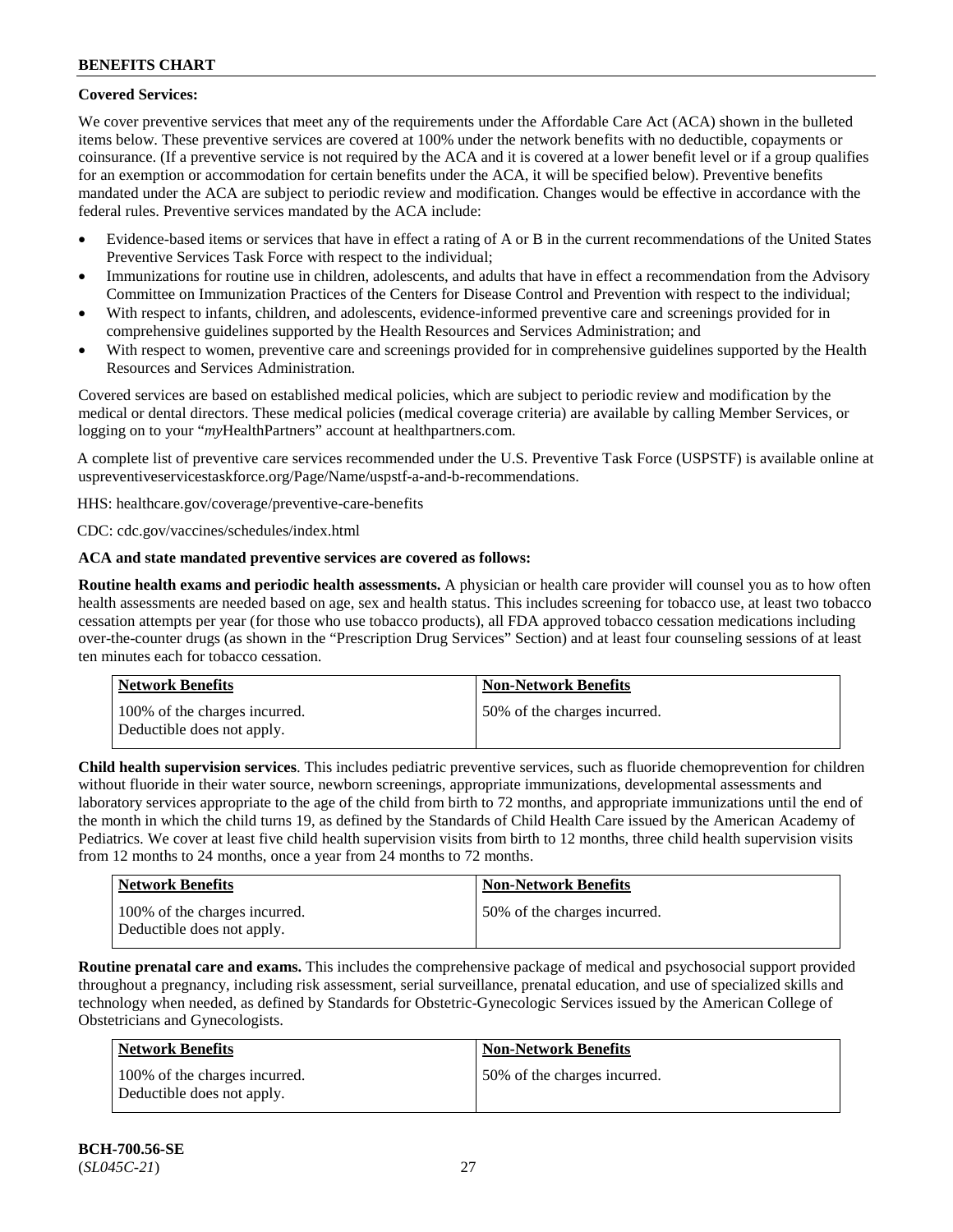**Routine postnatal care.** This includes health exams, assessments, education and counseling relating to the period immediately after childbirth

| Network Benefits                                            | <b>Non-Network Benefits</b>  |
|-------------------------------------------------------------|------------------------------|
| 100% of the charges incurred.<br>Deductible does not apply. | 50% of the charges incurred. |

**Routine screening procedures for cancer.** This includes colorectal screening or other cancer screenings recommended by the USPSTF with an A or B rating. Women's preventive health services below describes additional routine screening procedures for cancer.

| <b>Network Benefits</b>                                     | <b>Non-Network Benefits</b>  |
|-------------------------------------------------------------|------------------------------|
| 100% of the charges incurred.<br>Deductible does not apply. | 50% of the charges incurred. |

**Professional voluntary family planning services.** This includes services to prevent or delay a pregnancy, including counseling and education. Services must be provided by a licensed provider.

| Network Benefits                                            | <b>Non-Network Benefits</b> |
|-------------------------------------------------------------|-----------------------------|
| 100% of the charges incurred.<br>Deductible does not apply. | See Network Benefits.       |

### **Adult immunizations**

| <b>Network Benefits</b>                                     | <b>Non-Network Benefits</b>   |
|-------------------------------------------------------------|-------------------------------|
| 100% of the charges incurred.<br>Deductible does not apply. | 150% of the charges incurred. |

**Women's preventive services.**This includes mammograms\*, screenings for cervical cancer (pap smears), breast pumps, human papillomavirus (HPV) testing; counseling for sexually transmitted infections, counseling and screening for human immunodeficiency virus (HIV), and all FDA approved contraceptive methods as prescribed by a doctor, sterilization procedures, education and counseling (see the "Prescription Drug Services" section for coverage of oral contraceptive drugs). For women whose family history is associated with an increased risk for BRCA1 or BRCA2 gene mutations, we cover genetic counseling and BRCA screening without cost sharing, if appropriate and as determined by a physician

**\***Preventive mammogram screening includes digital breast tomosynthesis (3D mammograms) for members at risk for breast cancer.

"At risk for breast cancer" means: (1) having a family history with one or more first- or second-degree relatives with breast cancer; (2) testing positive for BRCA1 or BRCA2 mutations; (3) having heterogeneously dense breasts or extremely dense breasts based on the Breast Imaging Reporting and Data System established by the American College of Radiology; or (4) having a previous diagnosis of breast cancer.

| <b>Network Benefits</b>                                     | <b>Non-Network Benefits</b>  |
|-------------------------------------------------------------|------------------------------|
| 100% of the charges incurred.<br>Deductible does not apply. | 50% of the charges incurred. |

**Obesity screening and management.** We cover obesity screening and counseling for all ages during a routine preventive care exam. If you are age 18 or older and have a body mass index of 30 or more, we also cover intensive obesity management to help you lose weight. Your primary care doctor can coordinate these services.

| Network Benefits                                            | <b>Non-Network Benefits</b>  |
|-------------------------------------------------------------|------------------------------|
| 100% of the charges incurred.<br>Deductible does not apply. | 50% of the charges incurred. |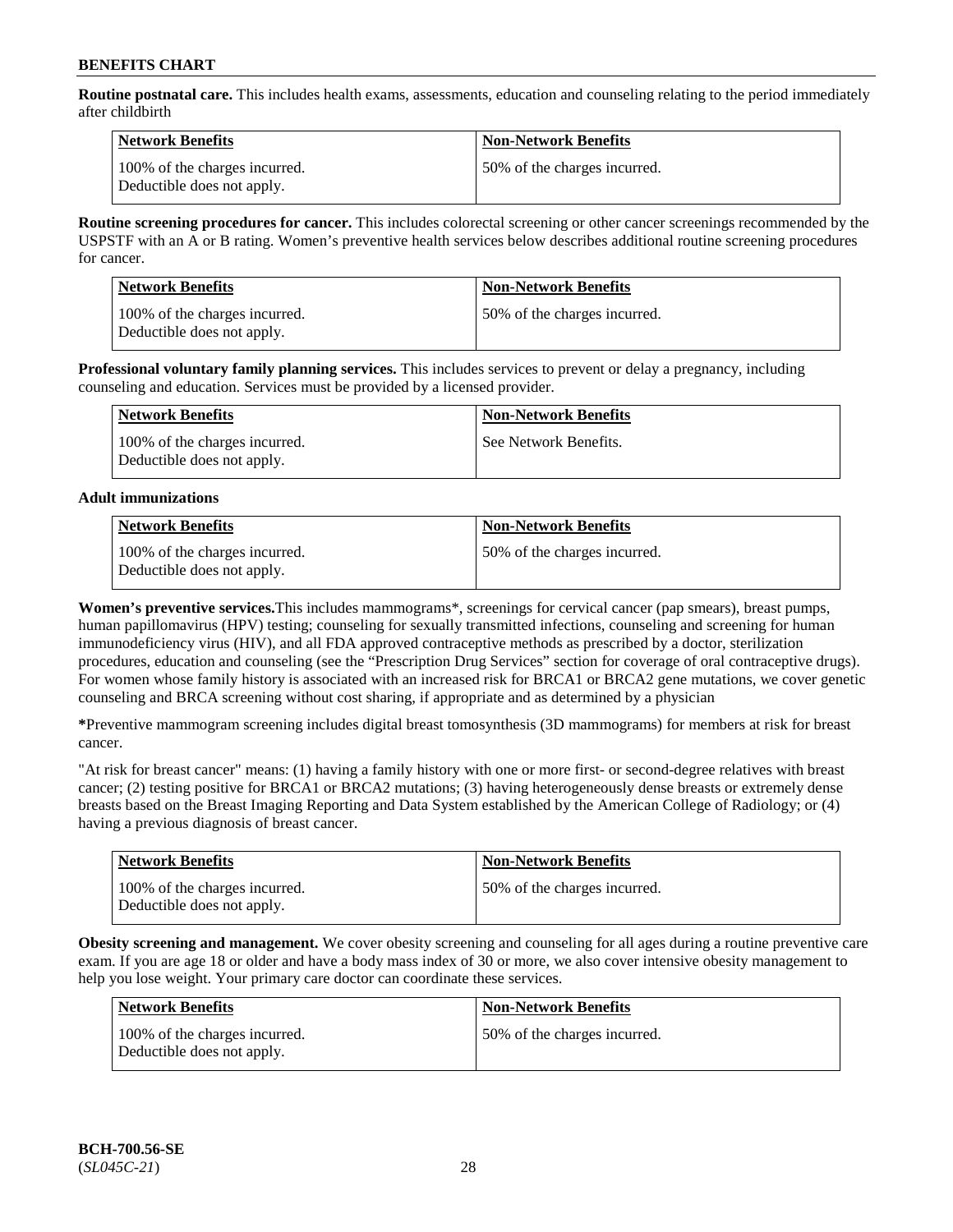**Preventive Medications.** We cover preventive medications currently recommended by USPSTF with an A or B rating if they are prescribed by your medical provider and they are listed on our formulary. Preventive medications are subject to periodic review and modification. Changes would be effective in accordance with the federal rules and reflected in our current medical coverage criteria for preventive care services.

| Network Benefits                                            | <b>Non-Network Benefits</b>  |
|-------------------------------------------------------------|------------------------------|
| 100% of the charges incurred.<br>Deductible does not apply. | 50% of the charges incurred. |

### **In addition to any ACA or state mandated preventive services referenced above, we cover the following eligible services:**

#### **Routine eye and hearing exams**

| <b>Network Benefits</b>                                     | <b>Non-Network Benefits</b>  |
|-------------------------------------------------------------|------------------------------|
| 100% of the charges incurred.<br>Deductible does not apply. | 50% of the charges incurred. |

**Ovarian cancer surveillance tests for women who are at risk.** "At risk for ovarian cancer" means (1) having a family history that includes any of the following: one or more first-degree or second-degree relatives with ovarian cancer, clusters of female relatives with breast cancer or nonpolyposis colorectal cancer; or (2) testing positive for BRCA1 or BRCA2 mutations. "Surveillance tests for ovarian cancer" means annual screening using: CA-125 serum tumor marker testing, transvaginal ultrasound, pelvic examination or other proven ovarian cancer screening tests currently being evaluated by the federal Food and Drug Administration or by the National Cancer Institute.

| <b>Network Benefits</b>                              | <b>Non-Network Benefits</b>                             |
|------------------------------------------------------|---------------------------------------------------------|
| Coverage level is same as corresponding Network      | Coverage level is same as corresponding Non-Network     |
| Benefit, depending on type of service provided, such | Benefit, depending on type of service provided, such as |
| as Diagnostic Imaging Services, Laboratory Services  | Diagnostic Imaging Services, Laboratory Services        |
| Office Visits for Illness or Injury or Preventive    | Office Visits for Illness or Injury or Preventive       |
| Services.                                            | Services.                                               |

## **Limitations:**

• Services are not preventive if received as part of a visit to diagnose, manage or maintain an acute or chronic medical condition, illness or injury. When that occurs, unless otherwise indicated above, standard deductibles, copayments or coinsurance apply.

### **Not Covered:**

See "Services Not Covered" in the Group Membership Contract.

### **SPECIFIED NON-NETWORK SERVICES**

### **Covered Services:**

We cover the following services when you elect to receive them from a non-network provider, at the same level of coverage we provide when you elect to receive the services from a network provider:

- Voluntary family planning of the conception and bearing of children.
- The provider visit(s) and test(s) necessary to make a diagnosis of infertility.
- Testing and treatment of sexually transmitted diseases (other than HIV).
- Testing for AIDS or other HIV-related conditions.

| <b>Network Benefits</b>                                                                                                                            | <b>Non-Network Benefits</b>                    |
|----------------------------------------------------------------------------------------------------------------------------------------------------|------------------------------------------------|
| Coverage level is same as corresponding Network<br>Benefit, depending on type of service provided, such as<br>Office Visits for Illness or Injury. | See Network Benefits for the services covered. |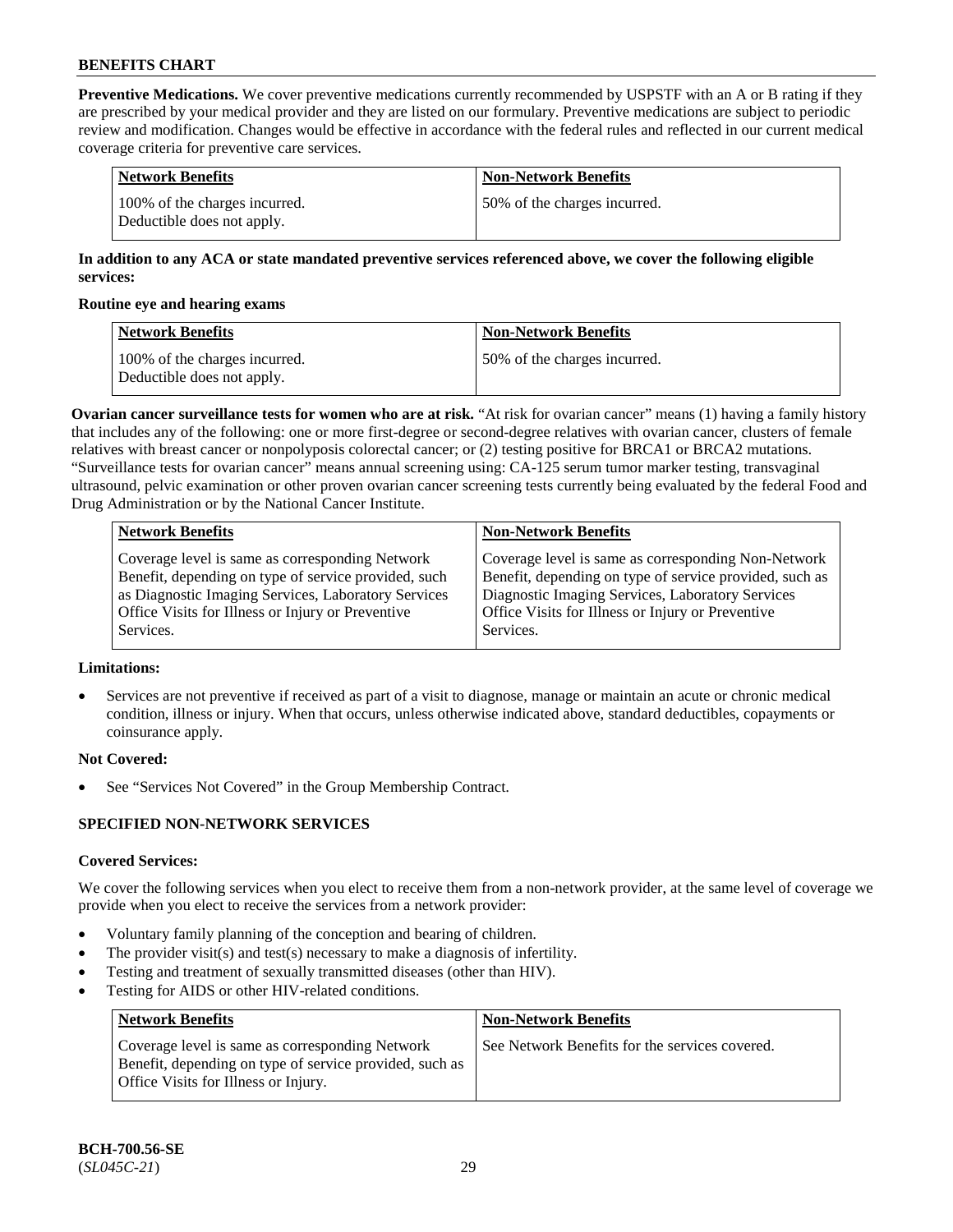### **Not Covered:**

See "Services Not Covered" in the Group Membership Contract.

## **TELEMEDICINE BENEFIT**

### **Covered Services:**

Telemedicine services are covered under this Benefits Chart, subject to our medical criteria.

| <b>Network Benefits</b>                                | <b>Non-Network Benefits</b>                            |
|--------------------------------------------------------|--------------------------------------------------------|
| Coverage level is same as corresponding Network        | Coverage level is same as corresponding Non-Network    |
| Benefit, depending upon type of service provided, such | Benefit, depending upon type of service provided, such |
| as Office Visits for Illness or Injury.                | as Office Visits for Illness or Injury.                |

#### **Not Covered:**

See "Services Not Covered" in the Group Membership Contract.

### **TRANSPLANT SERVICES**

#### **Applicable Definitions:**

**Autologous.** This is when the source of cells is from the individual's own marrow or stem cells.

**Allogeneic.** This is when the source of cells is from a related or unrelated donor's marrow or stem cells.

**Autologous Bone Marrow Transplant.** This is when the bone marrow is harvested from the individual and stored. The patient undergoes treatment which includes tumor ablation with high-dose chemotherapy and/or radiation. The bone marrow is reinfused (transplanted).

**Allogeneic Bone Marrow Transplant.** This is when the bone marrow is harvested from the related or unrelated donor and stored. The patient undergoes treatment which includes tumor ablation with high-dose chemotherapy and/or radiation. The bone marrow is reinfused (transplanted).

**Autologous/Allogeneic Stem Cell Support.** This is a treatment process that includes stem cell harvest from either bone marrow or peripheral blood, tumor ablation with high-dose chemotherapy and/or radiation, stem cell reinfusion, and related care. Autologous/allogeneic bone marrow transplantation and high dose chemotherapy with peripheral stem cell rescue/support are considered to be autologous/allogeneic stem cell support.

**Designated Transplant Center.** This is any health care provider, group or association of health care providers designated by us to provide services, supplies or drugs for specified transplants for our members.

**Transplant Services.** This is transplantation (including transplants) of the human organs or tissue listed below, including all related post-surgical treatment and drugs and multiple transplants for a related cause. Transplant services do not include other organ or tissue transplants or surgical implantation of mechanical devices functioning as a human organ, except surgical implantation of an FDA approved Ventricular Assist Device (VAD) or total artificial heart, functioning as a temporary bridge to heart transplantation.

Prior authorization is required prior to consultation to support coordination of care and benefits.

### **Covered Services:**

We cover eligible transplant services (as defined above) while you are covered under this Benefits Chart. Transplants that will be considered for coverage are limited to the following:

- Kidney transplants for end-stage disease.
- Cornea transplants for end-stage disease.
- Heart transplants for end-stage disease.
- Lung transplants or heart/lung transplants for: (1) primary pulmonary hypertension; (2) Eisenmenger's syndrome; (3) endstage pulmonary fibrosis; (4) alpha 1 antitrypsin disease; (5) cystic fibrosis; and (6) emphysema.